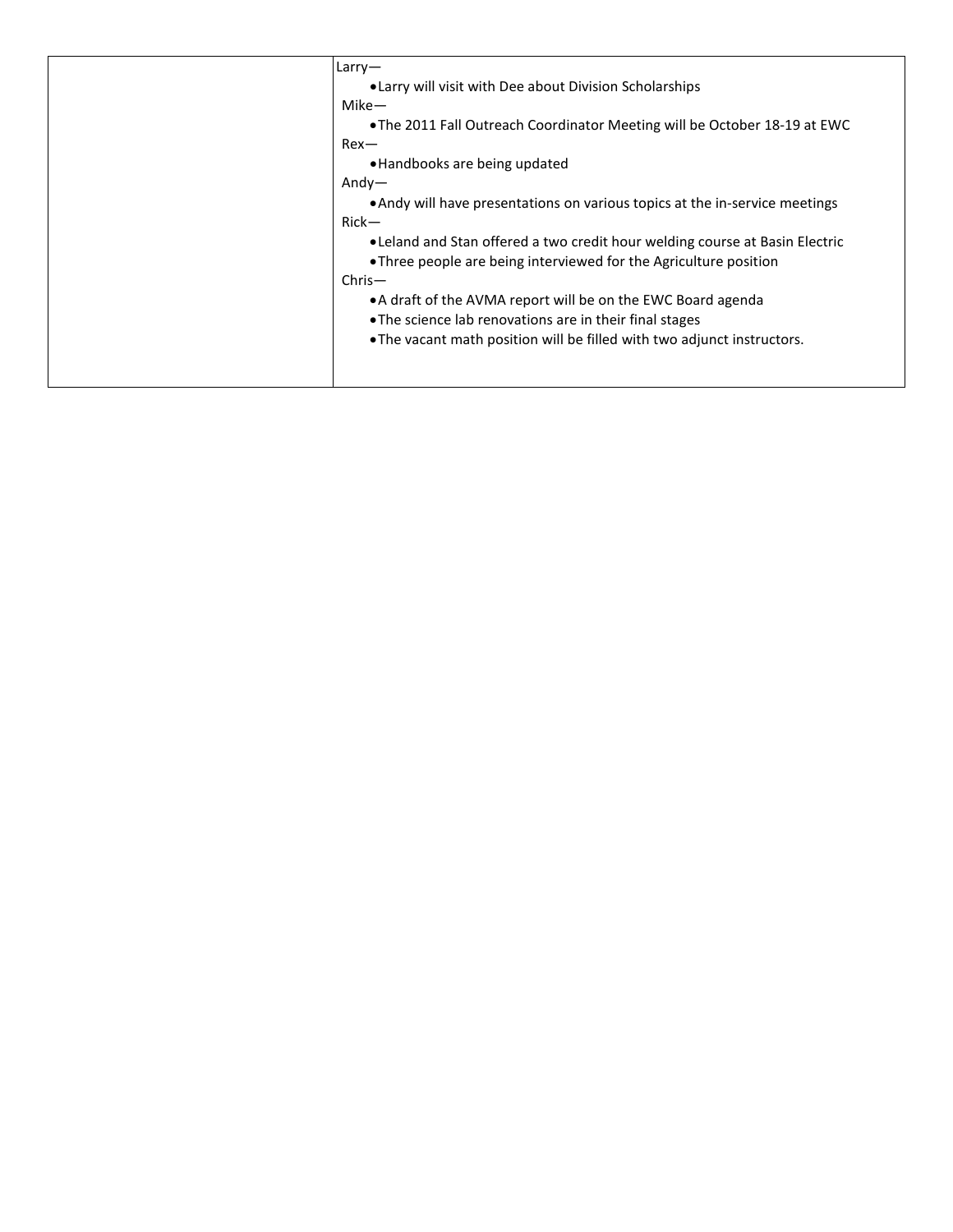### **Minutes**

#### **Thursday, September 8, 2011**

#### **2:00 PM- 5:00 PM -- AC** Conference **Room**

**Members Present:** Aaron Bahmer, Andy Espinoza, Becky Lorenz, Chris Wenzel, Dee Ludwig, Kate Steinbock, Larry Curtis, Mike Durfee, Rex Cogdill, Rick Vonburg

**Members Absent:** Diane McQueen, Gwen Yung

| <b>AGENDA</b>                               | <b>DATA SOURCE</b>                                                                  | <b>ACTION</b>                                                                          |
|---------------------------------------------|-------------------------------------------------------------------------------------|----------------------------------------------------------------------------------------|
| Announcements                               |                                                                                     |                                                                                        |
| Approve Minutes of August 9, 2011           |                                                                                     | It was moved and seconded to approve minutes of August 9, 2011. Motion carried.        |
| Curriculum Review (attached)                | Information: VTTK 1610 and 1620 Anatomy & Physiology of Domestic Animals-           |                                                                                        |
| New Course<br>а.                            |                                                                                     | Change Contact Hours to 2 Lec and 2 Lab and Semester Offered to                        |
| Course Change<br>b.                         | Fall and Spring.                                                                    |                                                                                        |
| <b>Course Deletion</b><br>$\mathsf{C}$ .    |                                                                                     |                                                                                        |
| Course(s) No Longer Offered<br>d.           |                                                                                     | The courses were voted on and approved electronically.                                 |
| New Program<br>e.                           |                                                                                     |                                                                                        |
| f.<br>Program Change                        |                                                                                     |                                                                                        |
| Program Deletion<br>g.                      |                                                                                     |                                                                                        |
| ACT 2011 College Readiness Report           |                                                                                     | The committee reviewed and discussed the reports and voiced their concern about        |
| ACT WY 2010 Graduating Class Profile Report | Wyoming's scores compared to the national scores. Some investigation will be        |                                                                                        |
|                                             | done to see how other states compare to the national average.                       |                                                                                        |
| Clinical Experience (Workload Credit)- Cr.  |                                                                                     | It was moved and seconded to incorporate minor changes to the draft and post it        |
| Hr./Pay                                     | on the M drive as well as include it in the Faculty Handbook. Motion carried.       |                                                                                        |
| Defining a Credit Hour                      |                                                                                     | It was moved, seconded to approve EWC's definition of a credit hour (55 minutes)       |
|                                             | as follows:                                                                         |                                                                                        |
|                                             |                                                                                     |                                                                                        |
|                                             | 1 hour lecture for 15 weeks<br>✓                                                    |                                                                                        |
|                                             | 2 hours lab for 15 weeks<br>$\checkmark$                                            |                                                                                        |
|                                             | Equivalent amount of work over a different amount of time<br>$\checkmark$           |                                                                                        |
|                                             | or                                                                                  |                                                                                        |
|                                             | $\checkmark$                                                                        | Other activities established by EWC including internships, practicums, field           |
|                                             | experience, and on-line or distance education                                       |                                                                                        |
|                                             | Motion carried.                                                                     |                                                                                        |
| Program Review Schedule                     |                                                                                     | The Program Review Schedule will be updated to include 2011-2012, 2012-2013,           |
|                                             | 2013-2014. In November Kim Russell will provide the division chairs with 2011-      |                                                                                        |
|                                             |                                                                                     | 2012 data for Program Reviews. Faculty doing the program reviews will turn them        |
|                                             |                                                                                     | in to the division chairs by May 1, 2012. Division chairs will turn them in to Dee by  |
|                                             | May 15, 2012. The reviews will be presented to the EWC Board during 2012            |                                                                                        |
|                                             | summer board meetings.                                                              |                                                                                        |
| Chemical Waste & Disposal Procedure         | The Vet Tech chemical waste & disposal procedures will be incorporated in the       |                                                                                        |
|                                             | draft 04/05/11 and brought to a future CLC meeting.                                 |                                                                                        |
| Field Trips Report Form                     |                                                                                     | A Field Trip report form listing the course, instructor, departure, return dates and   |
|                                             |                                                                                     | times, destination and a list of students attending the activity will be placed in the |
|                                             |                                                                                     | Faculty Office area on LancerNet. This form may be used for notifying EWC about        |
|                                             | student field trips, athletic events, etc.                                          |                                                                                        |
| Next Meeting -                              | Fall 2011 CLC Meetings-All will be in the AC Conference Room from 2:00PM-<br>5:00PM |                                                                                        |
|                                             |                                                                                     |                                                                                        |
|                                             | September 29<br>$\bullet$                                                           |                                                                                        |
|                                             | October 13                                                                          |                                                                                        |
|                                             | November 10                                                                         |                                                                                        |
|                                             | December 1                                                                          |                                                                                        |
|                                             | December 15                                                                         |                                                                                        |
| Other:                                      | Andy $-$                                                                            |                                                                                        |
|                                             |                                                                                     | •Classroom TEB 260 is working great. Non-traditional students seem to use              |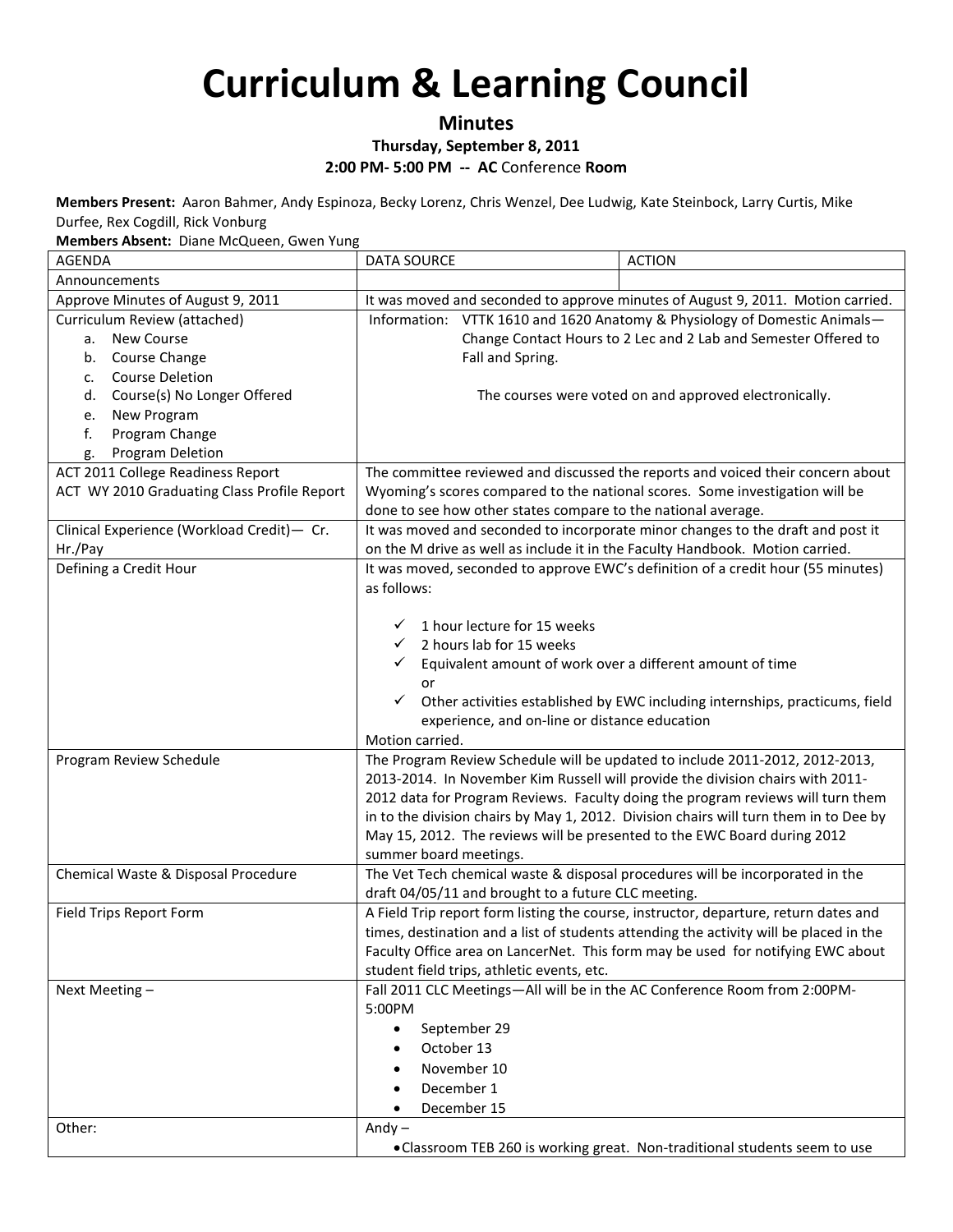|               | the CTC more on Fridays. Patricia Amerlan is busy keeping the everything        |
|---------------|---------------------------------------------------------------------------------|
|               | in stock and in order in the computer rooms.                                    |
|               | Aaron—                                                                          |
|               | . David is an excellent addition to EWC. He is very curious, interested and     |
|               | committed to his new position.                                                  |
|               | • Very little technical support was needed for returning faculty and only minor |
|               | help was needed for new faculty.                                                |
|               | $Rick-$                                                                         |
|               | . Nine Cosmetology students passed their State/National Boards.                 |
|               | • Skills USA winners-                                                           |
|               |                                                                                 |
|               | Gold Medal-Ben Vetter-Related Technical Math                                    |
|               | Silver Medal - Blake Parks-Welding                                              |
|               | 4 <sup>th</sup> Place (Welding Fabrication Team)                                |
|               | Gus Wilkinson                                                                   |
|               | <b>Trae Seebaum</b>                                                             |
|               | <b>Tanner Tipsword</b>                                                          |
|               | Becky-                                                                          |
|               | . The first week students were here they were checking items out of the         |
|               | library. They are very polite and very pleasant to work with.                   |
|               | $Christ-$                                                                       |
|               | . The new science labs are working out very well and the instructors are        |
|               | pleased with them.                                                              |
|               | . Star Boards are under-utilized. Additional training on them would be helpful. |
|               | .The AVMA report is coming along well.                                          |
|               | $Rex-$                                                                          |
|               | . Having passwords available in Aaron's office worked out very well.            |
|               | . The Student Center computer lab hours are 7AM -9PM Monday through             |
|               | Friday                                                                          |
|               | . The Learning Skills Lab is open until 7:30AM - 9PM Monday through Friday      |
|               | • MAP-Works information is loaded and useable.                                  |
|               | $Kate$ –                                                                        |
|               | . Continuing to work on Outcomes Assessment and the transition.                 |
|               | Larry                                                                           |
|               | . Continues to work with new and adjunct faculty and continues learning more    |
|               | about his role as division chair.                                               |
|               | $Mike-$                                                                         |
|               | . Meetings are being scheduled with concurrent faculty and EWC faculty.         |
|               | • Scheduling staff development training for Outreach                            |
|               | . Because distance education classes are critical for outreach students we may  |
|               | want to look at increasing distance education classes.                          |
| Next Meeting: | September 29, 2011                                                              |
|               |                                                                                 |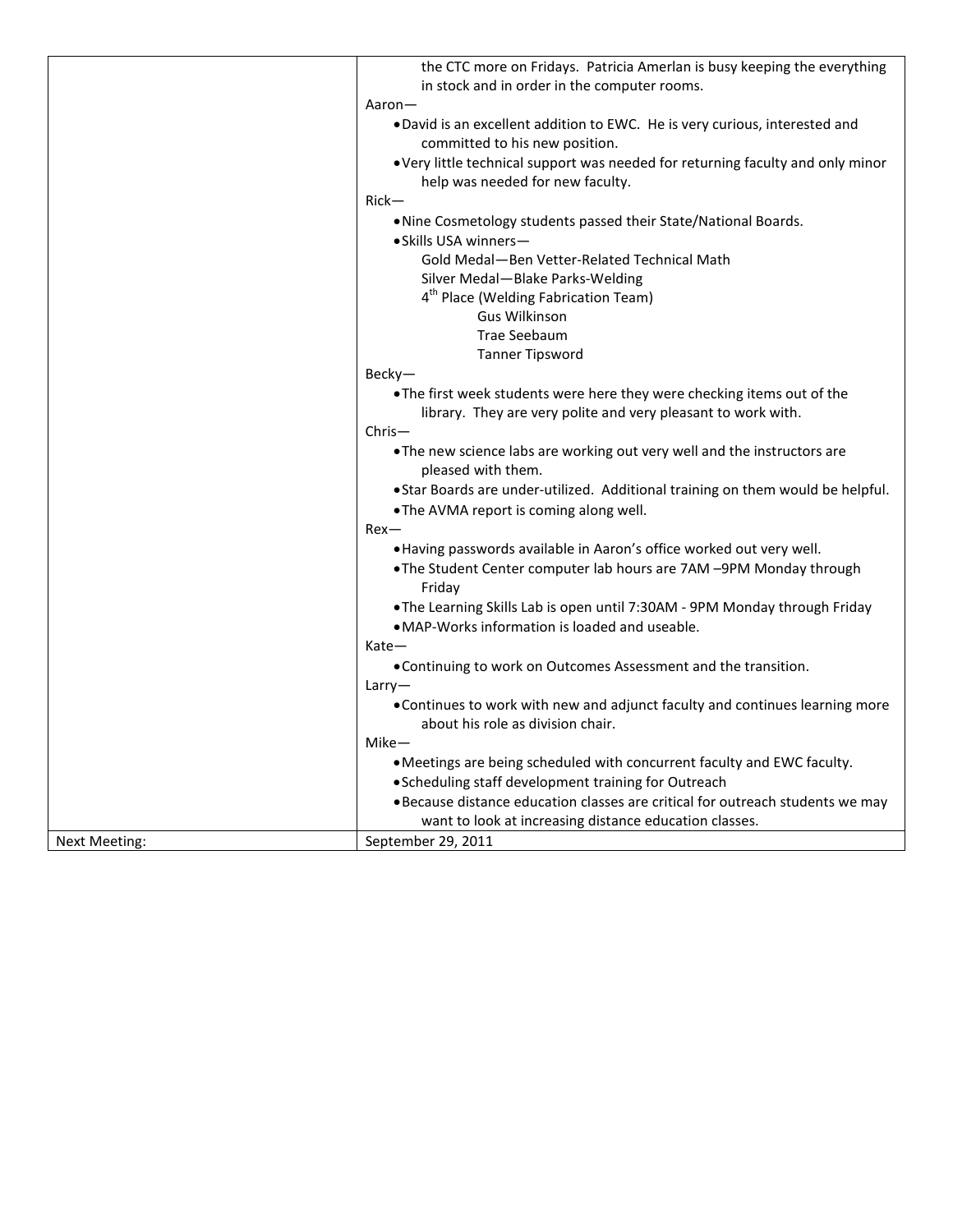## **Minutes**

**Thursday, September 29, 2011**

#### **2:00 PM- 5:00 PM -- AC Conference Room**

**Members Present:** Aaron Bahmer, Andy Espinoza, Becky Lorenz, Chris Wenzel, Dee Ludwig, Kate Steinbock, Larry Curtis, Mike Durfee, Rex Cogdill, Rick Vonburg

**Members Absent:** Diane McQueen, Gwen Yung

| <b>AGENDA</b>                             | <b>DATA SOURCE</b>                                                                                                   | <b>ACTION</b>                                                                                                                                     |
|-------------------------------------------|----------------------------------------------------------------------------------------------------------------------|---------------------------------------------------------------------------------------------------------------------------------------------------|
| Announcements                             |                                                                                                                      |                                                                                                                                                   |
| Approve Minutes of September 8, 2011      | It was moved and seconded to approve minutes of September 8, 2011 as                                                 |                                                                                                                                                   |
|                                           | presented. Motion carried.                                                                                           |                                                                                                                                                   |
| Curriculum Review (attached)              | a. EDUC 2800--Education Capstone--1 Cr. Hr.                                                                          |                                                                                                                                                   |
| New Course<br>а.                          | It was moved and seconded to approve EDUC 2800. Motion carried.                                                      |                                                                                                                                                   |
| Course Change<br>b.                       |                                                                                                                      |                                                                                                                                                   |
| <b>Course Deletion</b><br>c.              |                                                                                                                      |                                                                                                                                                   |
| Course(s) No Longer Offered<br>d.         | Reminder-the deadline for Curriculum changes to be included in 2012-2013                                             |                                                                                                                                                   |
| New Program<br>е.                         | catalog is October 27                                                                                                |                                                                                                                                                   |
| f.<br>Program Change                      |                                                                                                                      |                                                                                                                                                   |
| Program Deletion<br>g.                    |                                                                                                                      |                                                                                                                                                   |
| Examine the Program Review Format         | $\bullet$<br>Humanities).                                                                                            | The 2011-2012 Program Review Schedule was updated to include Criminal<br>Justice, and Interdisciplinary (to include Philosophy, HMDV, Religion, & |
|                                           | $\bullet$<br>to the form found on the M drive.                                                                       | The Program Review Format was reviewed. Minor changes will be made                                                                                |
|                                           | $\bullet$<br>given to Division Chairs in November.                                                                   | Statistical Data for Instructional Program Reviews will be updated and                                                                            |
| New Program Enrollment Projections        | continue being offered.                                                                                              | EWC's Plate Welding pilot certificate program will need to be rewritten in order to                                                               |
| 2011-2012 Learning Action Plans           | The Committee reviewed the Learning Action Plans. The \$8000.00 additional                                           |                                                                                                                                                   |
|                                           | funding to the Professional Development Budget, and the \$500.00 business                                            |                                                                                                                                                   |
|                                           |                                                                                                                      | administration exit exam assessment revision, and the \$500.00 business curriculum                                                                |
|                                           | development review were all removed from the Strategic Planning Funds.                                               |                                                                                                                                                   |
| One-time Funding                          | The one-time funding for Learning & Effectiveness, Student Services, Others                                          |                                                                                                                                                   |
|                                           | (including Admin Services, College Relations, President's Office), and Diversity<br>Initiatives totals \$144,000.00. |                                                                                                                                                   |
| Bridge Students COMPASS Report-Court      |                                                                                                                      | Nineteen students participated in the Bridge Program. Court shared information                                                                    |
| Merrigan                                  |                                                                                                                      | indicating the students' improvement in their placement scores when they retested                                                                 |
|                                           | at the end of the Bridge Program. There was a total credit hour savings of 132                                       |                                                                                                                                                   |
|                                           |                                                                                                                      | hours - 7hrs/average per student as a result of students testing into higher level                                                                |
|                                           | Math and/or Writing or Reading courses.                                                                              |                                                                                                                                                   |
| 2012 NISOD Excellence Awards              |                                                                                                                      | NISOD Excellence Awards will be in Austin, Texas in May, 2012. EWC can fund one                                                                   |
|                                           |                                                                                                                      | person from each division. Division Chairs will bring names of interested people to                                                               |
|                                           | the November 10 Curriculum and Learning meeting.                                                                     |                                                                                                                                                   |
| Fire Drill Schedule                       | Rex will share specifics about fire drills on the EWC campus as he gets them.                                        |                                                                                                                                                   |
| Draft of Qualifications for Wyoming       | Reviewed and discussed the draft.                                                                                    |                                                                                                                                                   |
| <b>Community College Faculty Members</b>  |                                                                                                                      |                                                                                                                                                   |
| Turnitin Solution & Pricing Information   | Tyler and Aaron will research Turnitin and report back to CLC at a later date.                                       |                                                                                                                                                   |
| UW Gen Ed Report                          | UW's draft of their Task Force on Learning Outcomes was shared with the                                              |                                                                                                                                                   |
|                                           | with UW.                                                                                                             | committee. It is time for EWC to examine our Gen Ed requirements to stay in line                                                                  |
| Follow-Up on Dual & Concurrent Enrollment | Mike is the EWC Concurrent/Dual Enrollment coordinator.                                                              |                                                                                                                                                   |
| Programs (for informational purposes)     |                                                                                                                      |                                                                                                                                                   |
| Wyoming P-20/W Progress                   | Reviewed the handout concerning Wyoming P-20/W                                                                       |                                                                                                                                                   |
|                                           |                                                                                                                      |                                                                                                                                                   |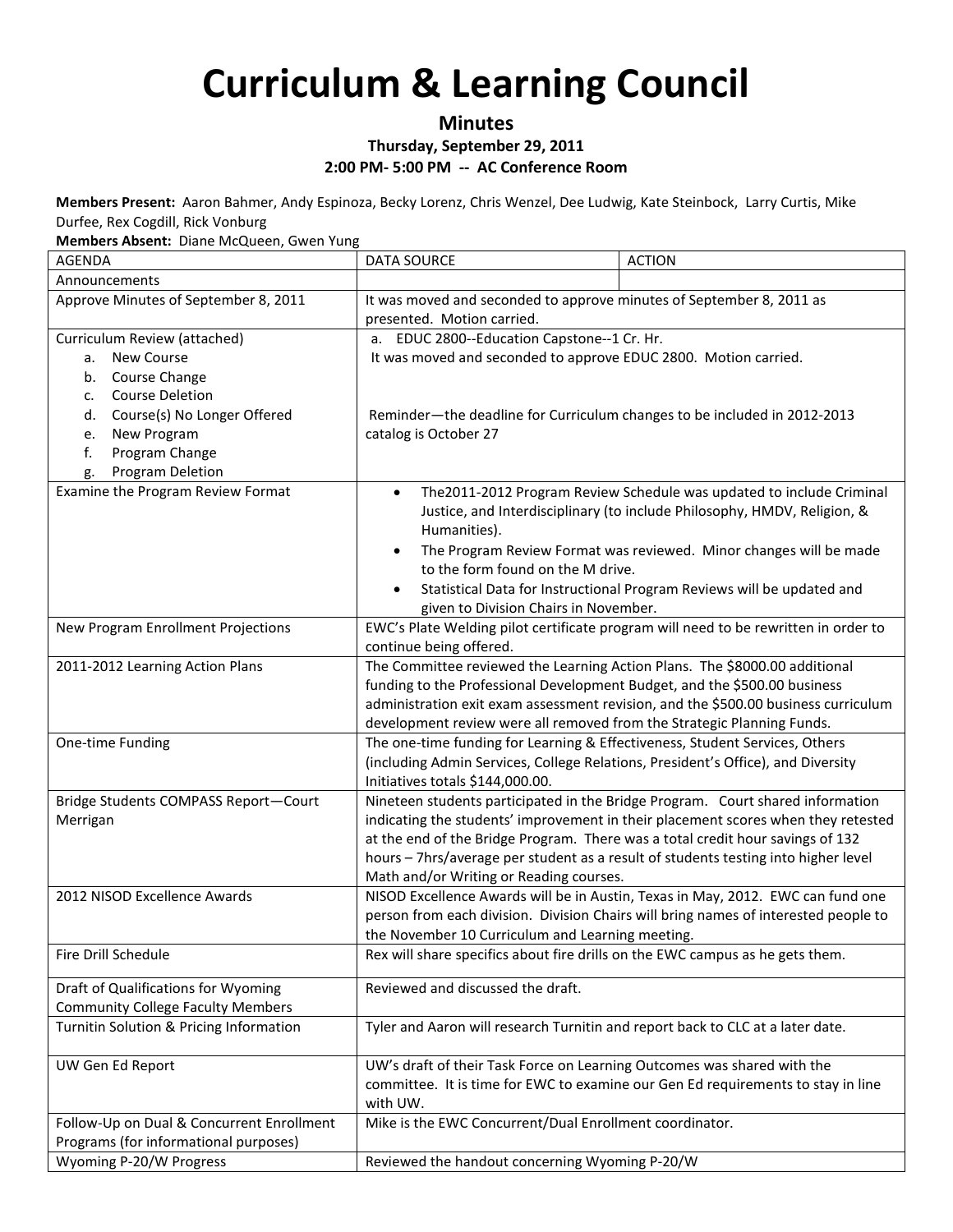| Other:         | Mike-                                                                                                                                                        |
|----------------|--------------------------------------------------------------------------------------------------------------------------------------------------------------|
|                | • Relayed a request from Diane McQueen suggesting that EWC become a                                                                                          |
|                | member and a sponsor for the National Adult Education Society.                                                                                               |
|                | . The Outreach Coordinator meeting will be on October 18-19 at EWC.                                                                                          |
|                | Aaron-                                                                                                                                                       |
|                | • Continuing work on star panel for TEB 108                                                                                                                  |
|                | • Continues working on compliance with federal regulations in 15 selected                                                                                    |
|                | states concerning distance education classes/programs.                                                                                                       |
|                | $Kate-$                                                                                                                                                      |
|                | • Continuing writing of assessment report                                                                                                                    |
|                | $Rex-$                                                                                                                                                       |
|                | • Gear-up was funded for next year.                                                                                                                          |
|                | • The MAP-Works survey was sent to first-time, full-time freshmen on                                                                                         |
|                | September 28.                                                                                                                                                |
|                | $Andy-$                                                                                                                                                      |
|                | Andy is working with Workforce Development.                                                                                                                  |
|                | $Rick-$                                                                                                                                                      |
|                | Donna Charron is taking a group of cosmetology students to a two day<br>conference in Denver where they will benefit from exposure to different<br>products. |
|                | AG and VTTK met with EWC Construction for discussion concerning<br>making the large animal facility more useable.                                            |
|                | Melissa Meeboer, Patricia Amerlan, and Rick will attend the Business                                                                                         |
|                | Articulation on Friday, September 30.                                                                                                                        |
|                | $Christ-$                                                                                                                                                    |
|                | Ed Bittner becomes the VTTK Director on October 1.                                                                                                           |
|                | VTTK is continuing the preparations for the AVMA visit.<br>$\bullet$                                                                                         |
| Next Meeting - | October 13-AC Conference Room 2:00PM-5:00PM<br>$\bullet$                                                                                                     |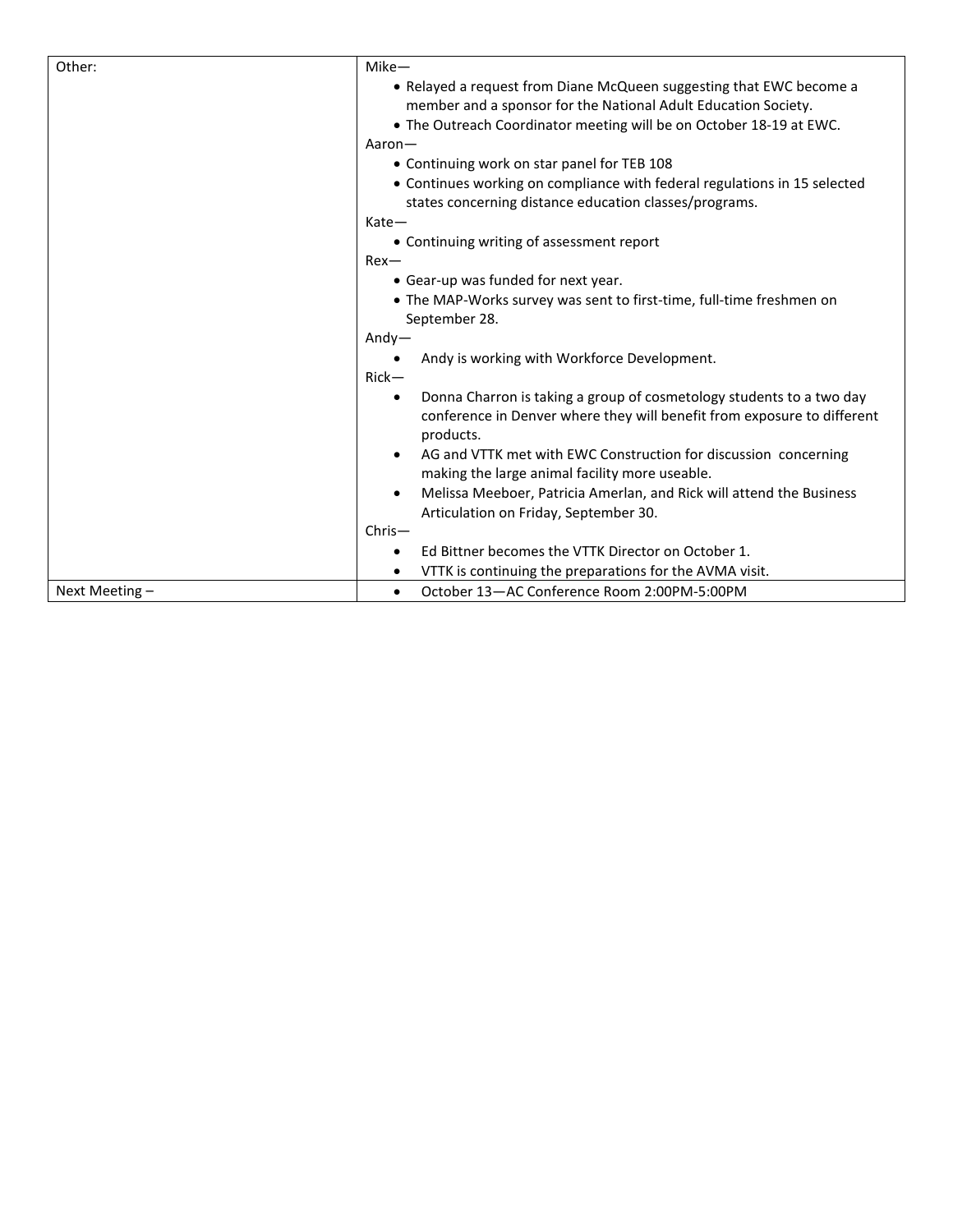### **Minutes**

**Thursday, October 13, 2011**

#### **2:00 PM- 5:00 PM -- AC Conference Room**

**Members Present:** Aaron Bahmer, Andy Espinoza, Becky Lorenz, Chris Wenzel, Dee Ludwig, Gwen Yung, Kate Steinbock, Larry Curtis, Rex Cogdill, Rick Vonburg

**Members Absent:** Diane McQueen, Mike Durfee

| <b>AGENDA</b>                         | <b>DATA SOURCE</b><br><b>ACTION</b>                                                                  |
|---------------------------------------|------------------------------------------------------------------------------------------------------|
| Approve Minutes of September 29, 2011 | It was moved and seconded to approve the minutes of September 29 with one                            |
|                                       | change. Motion carried.                                                                              |
| Curriculum Review (attached)          | b. MATH 1105-Data Probability, & Algebra for Elem School Teachers-3 Cr. Hr.                          |
| New Course<br>а.                      | Prerequisite Change                                                                                  |
| Course Change<br>b.                   | It was moved and seconded to approve the prerequisite for MATH 1105 to read:                         |
| <b>Course Deletion</b><br>c.          | MATH 1100 and MATH 0930 with a grade of "C" or better or appropriate score                           |
| Course(s) No Longer Offered<br>d.     | on the Math Placement Exam or consent of instructor. Motion carried.                                 |
| New Program<br>e.                     |                                                                                                      |
| Program Change<br>f.                  | MATH 2120-Geometry & Measurement for Elem School Teachers-3 Cr. Hr.                                  |
| Program Deletion<br>g.                | Prerequisite Change                                                                                  |
|                                       | It was moved and seconded to approve the prerequisite for MATH 2120 to read:                         |
|                                       | MATH 1105 and MATH 0930 with a grade of "C" or better or appropriate score                           |
|                                       | on the Math Placement Exam or consent of instructor. Motion carried.                                 |
|                                       |                                                                                                      |
|                                       | EDEL 2420-Elementary School Math Seminar II-1 Cr. Hr.<br>Change course number to be in line with UW. |
|                                       | It was moved and seconded to approve changing the course number from EDEL                            |
|                                       | 2420 to EDEL 2410. Motion carried.                                                                   |
|                                       |                                                                                                      |
|                                       | VTTK 2500-Veterinary Anesthesia-3 Cr. Hr.                                                            |
|                                       | Prerequisite Change.                                                                                 |
|                                       |                                                                                                      |
|                                       | VTTK 2505-Diagnostic Imaging-2 Cr. Hr.                                                               |
|                                       | Prerequisite Change.                                                                                 |
|                                       | It was moved and seconded to approve adding VTTK 2510 to the list of                                 |
|                                       | prerequisites for both VTTK 2500 and VTTK 2505. Motion carried.                                      |
|                                       |                                                                                                      |
|                                       | Welding Fee Increase from \$50 to \$100 for each of the following courses:                           |
|                                       | WELD 1755-Shielded Metal Arc Welding                                                                 |
|                                       | WELD 1760-Advanced Shielded Metal Arc Welding                                                        |
|                                       | WELD 2500-Structural Welding                                                                         |
|                                       | WELD 2510-Pipe Welding I                                                                             |
|                                       | WELD 2520-Pipe Welding II                                                                            |
|                                       | It was moved and seconded to recommend increasing the welding fee to \$100                           |
|                                       | for the above classes. Motion carried. The recommendation will be taken to the                       |
|                                       | November 8 EWC Board meeting.                                                                        |
|                                       | g. Early Childhood Education-Curriculum Pattern Change                                               |
|                                       | It was moved and seconded to approve the Early Childhood Education credit                            |
|                                       | hour and curriculum pattern change. Motion carried.                                                  |
|                                       |                                                                                                      |
|                                       | Elementary Education-Curriculum Pattern Change                                                       |
|                                       | It was moved and seconded to approve the Elementary Education credit hour                            |
|                                       | and curriculum pattern change. Motion carried.                                                       |
|                                       |                                                                                                      |
|                                       | Secondary Education-Curriculum Pattern Change                                                        |
|                                       | It was moved and seconded to approve the Secondary Education credit hour and                         |
|                                       | curriculum pattern change. Motion carried.                                                           |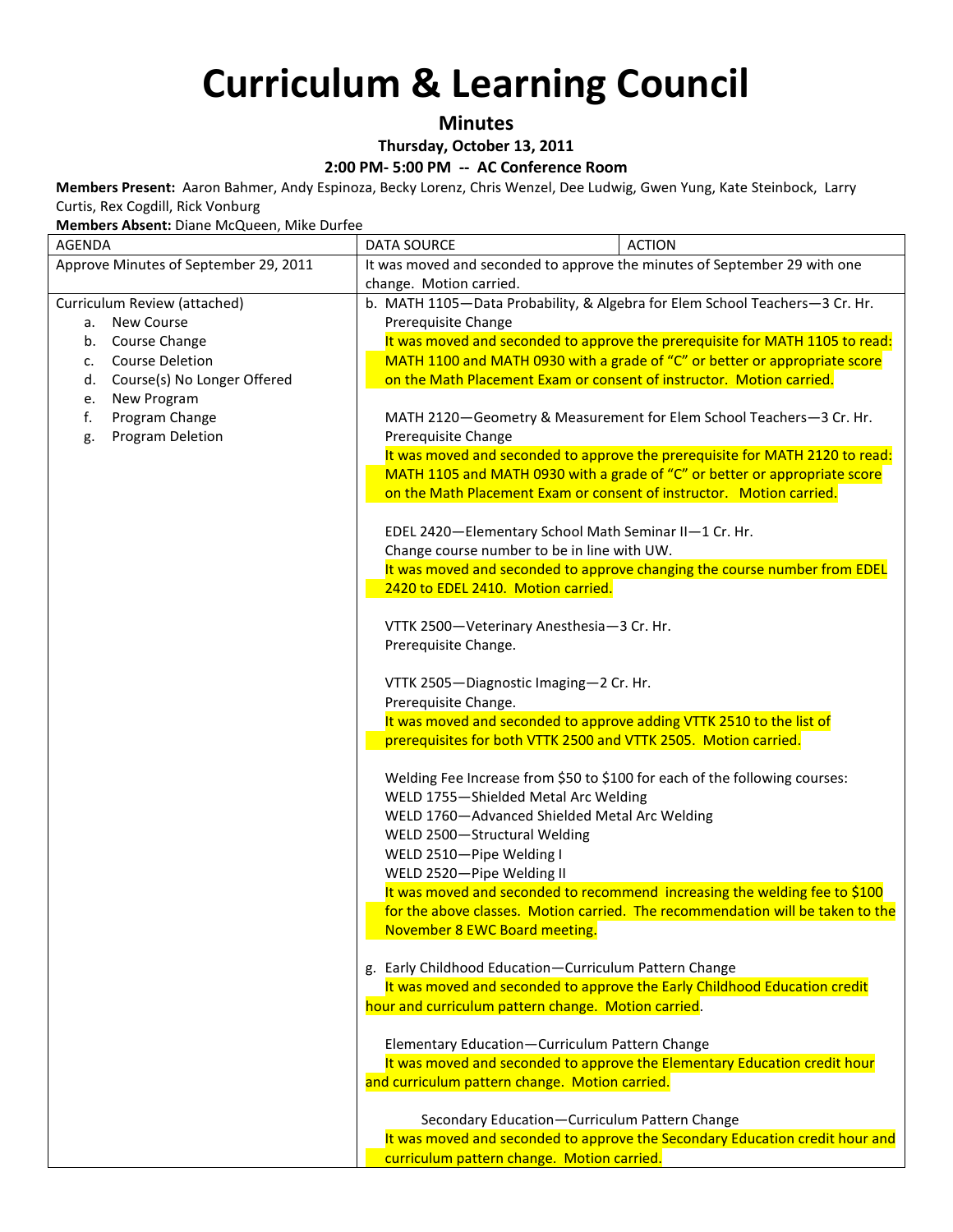|                                          | Economics-Curriculum Pattern Change                                                          |
|------------------------------------------|----------------------------------------------------------------------------------------------|
|                                          | It was moved and seconded to approve the Economics credit hour and                           |
|                                          | curriculum pattern change. Motion carried.                                                   |
|                                          |                                                                                              |
|                                          | <b>Statistics</b>                                                                            |
|                                          | It was moved and seconded to approve the Statistics credit hour and                          |
|                                          | curriculum pattern change. Motion carried.                                                   |
|                                          |                                                                                              |
|                                          | NJCAA eligibility rule-(see email from Verl)                                                 |
|                                          | There will be a meeting with Chris and the PEAC people to decide whether or                  |
|                                          | not the proposed rule will bring about a few course changes.                                 |
|                                          |                                                                                              |
| Personnel Committee report from Mike and | Chris and Mike reported that the Personnel Committee discussed future salary                 |
| Chris                                    | increases as well as discussion on the base salary for new incoming faculty.                 |
| Campus Cross-Cultural Climate Assessment | Peter Vogel will be on campus on October 31 and November 1 for the Cross-                    |
| <b>Itinerary Draft</b>                   | Cultural Assessment meetings. The CLC reviewed the draft of the itinerary for those          |
|                                          | days.                                                                                        |
| Other:                                   | $Rick-$                                                                                      |
|                                          | The federal audit of the WTTK Grant has been completed                                       |
|                                          | The Livestock Judging team has returned from judging in Casper and Omaha.                    |
|                                          | Patricia Amerlan, Melissa Meeboer, & Rick attended the Business Articulation.                |
|                                          | Technology Day is Thursday, November 17.<br>$\bullet$                                        |
|                                          | Larry                                                                                        |
|                                          | The Criminal Justice Club made a trip to Rawlins to visit the Wyoming State                  |
|                                          | Prison, and the Wyoming Frontier Prison.                                                     |
|                                          | Michael Demers, Aaron Bahmer, and Larry attended the Music Articulation via                  |
|                                          | video conference.                                                                            |
|                                          | Aaron-                                                                                       |
|                                          | Continues to work with authorizations concerning compliance with federal                     |
|                                          | regulations for distance education classes/programs.                                         |
|                                          | David Banville attended a technology conference in Laramie<br>$\bullet$                      |
|                                          | $Andy-$                                                                                      |
|                                          | • Continues his very busy schedule-training for voc rehab, Excel training for                |
|                                          | Workforce Development, and the Community Education photo series.                             |
|                                          | $Rex$ —                                                                                      |
|                                          | October 20-21 Noel-Levitz will be on campus concerning the Enrollment                        |
|                                          | Management Plan.                                                                             |
|                                          | $Christ-$                                                                                    |
|                                          | The AVMA Site Team will be on campus October 26, 27, and 28.<br>$\bullet$                    |
|                                          | Chris will meet with the Physical Education faculty about their upcoming<br>$\bullet$        |
|                                          | program review and the NJCAA eligibility rule.                                               |
|                                          | The EWC Christmas party will be on December 18. The location of the party<br>$\bullet$       |
|                                          | will be announced.                                                                           |
|                                          | Vickie Winney is overseeing the Wyoming Nurses Association district that<br>$\bullet$        |
|                                          | includes Torrington, Douglas, and Wheatland. She has also been accepted                      |
|                                          | into an internship for Wyoming Nursing Leadership Institute.                                 |
|                                          | $Gwen-$                                                                                      |
|                                          | Irma Fouch will be teaching the CNA classes that begin on October 31 in Lusk.<br>$\bullet$   |
|                                          | Certified Nursing Assistant II classes have been approved by the state and will<br>$\bullet$ |
|                                          | begin in January or February, 2012.                                                          |
|                                          | The Med Aid class will begin in Fall, 2012.<br>$\bullet$                                     |
|                                          | If there is enough interest, a CPR class will be offered for employees on<br>$\bullet$       |
|                                          | November 16                                                                                  |
|                                          | $Dee-$<br>$\bullet$                                                                          |
|                                          | The Learning Office is hosting a coffee break for all EWC employees on<br>$\bullet$          |
|                                          | October 19 from 9:00AM-11:00AM and 1:00PM-3:00PM.                                            |
|                                          | There will be an All Faculty Meeting over the noon hour on October 25.<br>$\bullet$          |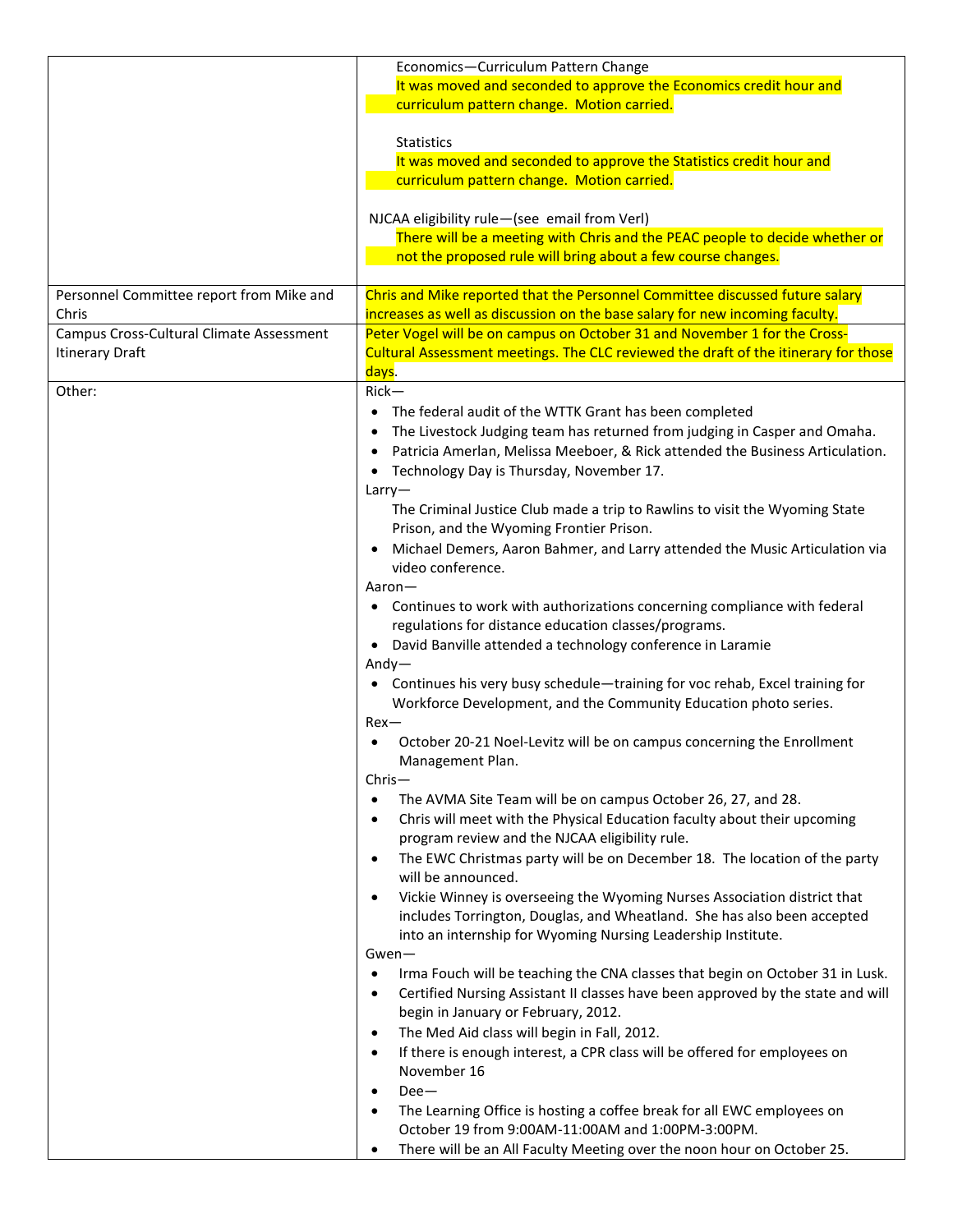|                | EWC will be hosting the Wyoming Community College Commission Meeting<br>on October 27 and 28. |
|----------------|-----------------------------------------------------------------------------------------------|
| Next Meeting – | Thursday, November 10, 2:00PM-5:00PM in AC Conference Room                                    |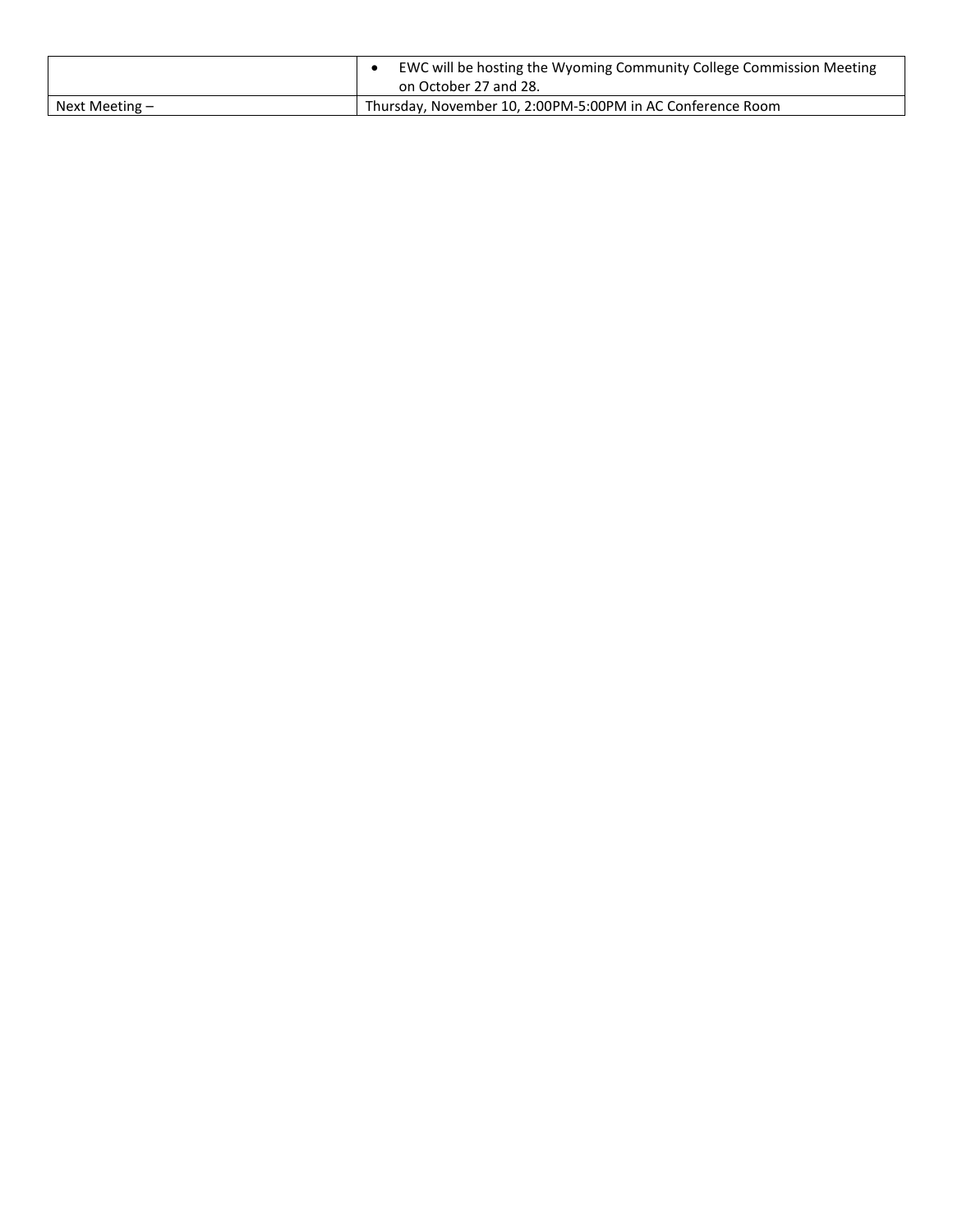### **Minutes**

### **Thursday, November 10, 2011**

#### **2:00 PM- 5:00 PM -- AC Conference Room**

**Members Present :** Aaron Bahmer, Andy Espinoza, Becky Lorenz, Chris Wenzel, Dee Ludwig, Gwen Yung, Kate Steinbock, Larry Curtis, Mike Durfee **Members Absent:** Diane McQueen, Rex Cogdill, Rick Vonburg

| cards, wike barred <b>members hosent.</b> Blane megacen, hex cogain, nick volibarg<br>AGENDA | <b>ACTION</b><br>DATA SOURCE                                                                                        |
|----------------------------------------------------------------------------------------------|---------------------------------------------------------------------------------------------------------------------|
| Approve Minutes of October 13, 2011                                                          | It was moved and seconded to approve the minutes of October 13. Motion carried.                                     |
| Curriculum Review (attached)                                                                 | a. CULA 1100-Basic Culinary Skills-3 Cr. Hrs.                                                                       |
| New Course<br>а.                                                                             | Description: This course gives the student an introductory overview of the                                          |
| Course Change<br>b.                                                                          | fundamentals that are required to be a professional culinarian. Topics such as                                      |
| <b>Course Deletion</b><br>c.                                                                 | knife skills, stocks, sauces, and soups as well as recipe conversion, costing and                                   |
| Course(s) No Longer Offered<br>d.                                                            | product identification are all covered in this course. These are the basic building                                 |
| New Program<br>e.                                                                            | blocks for future culinary success.                                                                                 |
| f.<br>Program Change                                                                         | Contact Hours: 3 lecture hours.                                                                                     |
| Program Deletion<br>g.                                                                       |                                                                                                                     |
|                                                                                              | CULA 1510-Sanitation-1 Cr. Hr.                                                                                      |
|                                                                                              | Description: Applied Food Service Sanitation covers the latest developments,                                        |
|                                                                                              | procedures, current government standards and emerging issues in Food Service                                        |
|                                                                                              | Sanitation. Students will get a head start in understanding Hazard Analysis                                         |
|                                                                                              | Critical Control Point (HACCP), a cutting-edge system that is the hospitality                                       |
|                                                                                              | industry's system-of-choice.<br>Contact Hours: 1 lecture hour.                                                      |
|                                                                                              | It was moved and seconded to approve CULA 1100 and CULA 1510. Motion                                                |
|                                                                                              | carried.                                                                                                            |
|                                                                                              |                                                                                                                     |
|                                                                                              | VTTK 2810-Veterinary Office Procedures-1 Cr. Hr.                                                                    |
|                                                                                              | (This is a reinstatement of an old course with changes.)                                                            |
|                                                                                              | It was moved and seconded to approve reinstating VTTK 2810, to change the                                           |
|                                                                                              | Cr. Hr. to 1, and change the contact hours to 1/2 lecture hour and 1 lab hour.                                      |
|                                                                                              | Motion carried.                                                                                                     |
|                                                                                              |                                                                                                                     |
|                                                                                              | PEAT 2061-Varsity Golf-1 Cr. Hr.                                                                                    |
|                                                                                              | It was moved and seconded to approve PEAT 2061 Varsity Golf pending                                                 |
|                                                                                              | verification of course number. Description: Sophomore varsity golf participant.                                     |
|                                                                                              | Contact Hours: 1/2 lecture hour and 1 lab hour.                                                                     |
|                                                                                              | Prerequisite: PEAT 2051. Motion carried.                                                                            |
|                                                                                              |                                                                                                                     |
|                                                                                              | PEAT 2072-Varsity Basketball-1 Cr. Hr.<br>It was moved and seconded to approve PEAT 2072 Varsity Basketball pending |
|                                                                                              | verification of course number. Description: Designed for Sophomore physical                                         |
|                                                                                              | education majors and minors. For those interested in basketball coaching                                            |
|                                                                                              | methodology. Course focuses on advanced skill development with emphasis on                                          |
|                                                                                              | teaching progressions in basketball.                                                                                |
|                                                                                              | Contact Hours: 1/2 lecture hour and 1 lab hour.                                                                     |
|                                                                                              | Prerequisite: PEAT 2062. Motion carried.                                                                            |
|                                                                                              |                                                                                                                     |
|                                                                                              | PEAT 2074-Varsity Volleyball-1 Cr. Hr.                                                                              |
|                                                                                              | It was moved and seconded to approve PEAT 2074 Varsity Volleyball pending                                           |
|                                                                                              | verification of course number. Description: Designed for Sophomore members                                          |
|                                                                                              | of the Intercollegiate Team.                                                                                        |
|                                                                                              | Contact Hours: 1/2 lecture hour and 1 lab hour.                                                                     |
|                                                                                              | Prerequisite: PEAT 2064. Motion carried.                                                                            |
|                                                                                              |                                                                                                                     |
|                                                                                              |                                                                                                                     |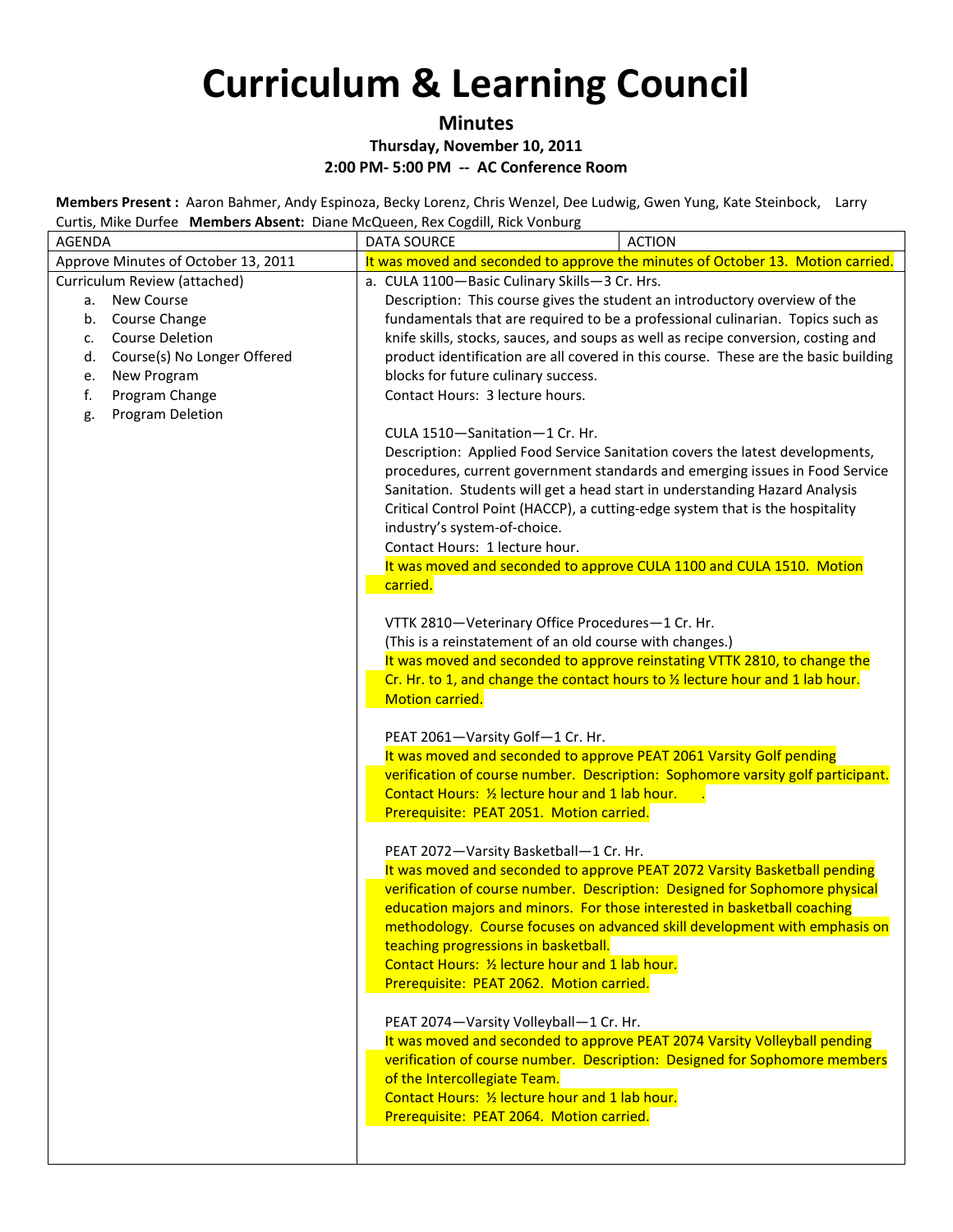| b. The current retake policy for PEAT 2051 Varsity Golf, PEAT 2062 Varsity<br>Basketball, PEAT 2064 Varsity Volleyball allowing them to be taken four times<br>for credit will be removed. These courses may be taken for credit only one time. |
|-------------------------------------------------------------------------------------------------------------------------------------------------------------------------------------------------------------------------------------------------|
| CSMO 1515-Clinical Application IV-6 Cr. Hr.                                                                                                                                                                                                     |
| Prerequisite Change<br>It was moved and seconded to approve the prerequisite for CSMO 1515 to read:<br>CSMO 1000 and CSMO 1005 with a grade of "C" or better. Motion carried.                                                                   |
| EDEL 1410-Elementary School Math Seminar I-1Cr. Hr.                                                                                                                                                                                             |
| <b>Description Change</b><br>It was moved and seconded to approve the course description as follows:<br>ChangeTheory of Arithmetic Ito: Numbers and Operations for Elementary                                                                   |
| <b>School Teachers. Motion carried.</b><br>EDEL 2410-Elementary School Math Seminar II-1 Cr. Hr.                                                                                                                                                |
| Description Change and Prerequisite Change<br>It was moved & seconded to approve the course description change as follows:<br>Change: Theory of Arithmetic II to: Geometry and Measurement for                                                  |
| <b>Elementary School Teachers.</b><br>Change prerequisite to: Concurrent enrollment in MATH 2120. Motion carried.                                                                                                                               |
| MATH 2120-Geometry & Measurement for Elem School Teachers-3 Cr. Hr.<br><b>Description Change</b>                                                                                                                                                |
| It was moved and seconded to approve course description change as follows:<br>Change to:  enroll concurrently in ELED 2410 Elementary School Math<br>Seminar II. Motion carried.                                                                |
| VTTK 1500-Orientation to Veterinary Technology-3 Cr. Hr.<br>Change from 4 Cr. Hr. to 3 Cr. Hr. and change contact hours to 2 Lec, 2 Lab<br>It was moved and seconded to approve changing the Cr. Hr. to 3 and the contact                       |
| hours to 2 lecture hours and 2 lab hours. Motion carried.                                                                                                                                                                                       |
| f. AAS Farm & Ranch Management--<br>Add AGTK 1550 Veterinary Elements to the Approved Agriculture Electives<br>It was moved and seconded to approve adding AGTK 1550 to the list of                                                             |
| approved electives. Motion carried.<br>AS Rangeland Ecology and Watershed Management-                                                                                                                                                           |
| Curriculum Pattern Change<br>It was moved and seconded to approve the program credit hours to 67 and the<br>curriculum pattern change. Motion carried.                                                                                          |
| AAS Veterinary Technology-<br>Curriculum pattern change for freshman year, fall semester. The change is the                                                                                                                                     |
| result of the reinstatement of VTTK 2810 and the reduction of hours in VTTK<br>1500.                                                                                                                                                            |
| It was moved and seconded to approve the curriculum pattern change. Motion<br>carried.                                                                                                                                                          |
| AA Secondary Education, Mathematics-<br>Change the note to students transferring to UW, and curriculum pattern<br>change for fall semester of sophomore year.                                                                                   |
| It was moved and seconded to approve changing the "Change Note" to read:<br>Students planning to transfer to the University of Wyoming Should take EDFD<br>2450. It was also moved to change the curriculum pattern for the fall                |
| semester of the sophomore year by deleting COSC 1010 and adding EDFD<br>2100. Motion carried.                                                                                                                                                   |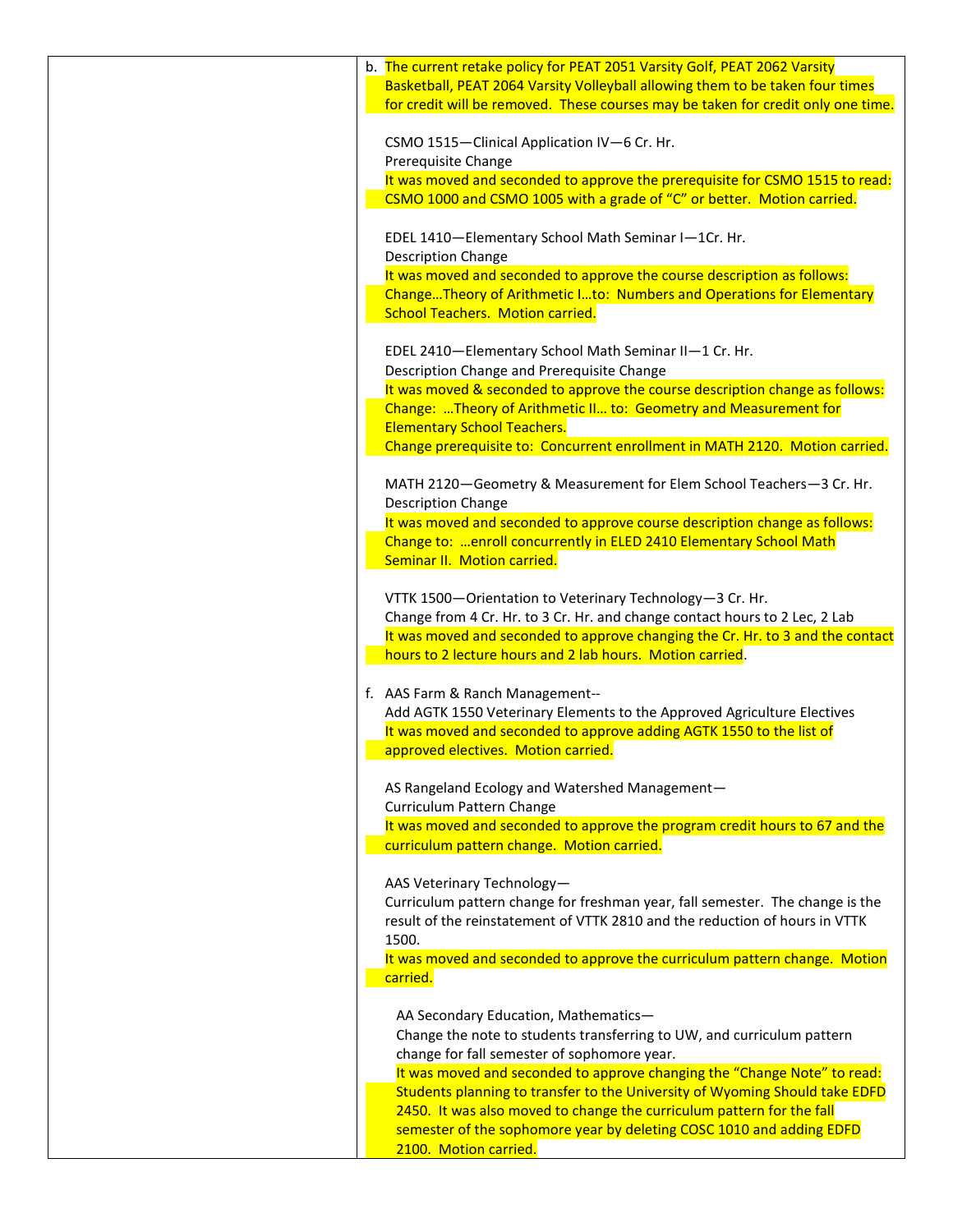|                                              | As a result, the AA Secondary Education, Mathematics program will change to             |
|----------------------------------------------|-----------------------------------------------------------------------------------------|
|                                              | 64-65 Cr. Hr.                                                                           |
| Gen Ed Requirements (Mell will bring info to | Mell provided handouts showing how the other Wyoming community colleges list            |
| the meeting)                                 | their general education requirements. It was brought to the committee's attention       |
|                                              | that some of the courses listed under the degree requirements on pages 67 and 68        |
|                                              | of EWC's current catalog are no longer being offered. These need to be reviewed         |
|                                              | and corrected in the future.                                                            |
| PE Problems with respect to a athletes       | It was moved and seconded to approve physical education requirements as follows:        |
|                                              | Students may take two courses from Area II or one course from each Area I and           |
|                                              | Area II to satisfy the physical education requirement for the Associate of Science or   |
|                                              | the Associate of Arts degrees. Motion carried.                                          |
| Casper College - Student Responses to        | The committee reviewed the report from Casper College concerning student                |
| Proposed Increase in Tuition Cap             | responses to the proposed increase in tuition cap. Information based on student         |
|                                              | response shows the effect on FTE enrollment, effect on scholarship demand, and          |
|                                              | effect on college tuition revenue.                                                      |
| <b>WACCT Award Nomination</b>                | It was voted by secret ballot to nominate Bob Creagar as the Eastern Wyoming            |
|                                              | <b>College WACCT faculty nominee.</b>                                                   |
| Nominate a student for the All-USA           | The committee decided not to choose a student this year.                                |
| Community College Academic Team              |                                                                                         |
| Next Meeting-                                | Thursday, December 1, 2:00PM-5:00PM in AC Conference Room                               |
| Other:                                       | Gwen-                                                                                   |
|                                              | HLTK 1511-Certified Nursing Assistant II will be offered in February<br>$\bullet$       |
|                                              | CPR for employees will be offered on November 16<br>$\bullet$                           |
|                                              | $Christ-$                                                                               |
|                                              | AVMA has identified EWC's strengths and areas needing improvement                       |
|                                              | Aaron-                                                                                  |
|                                              | Working on guidelines for evaluating on-line classes<br>$\bullet$                       |
|                                              | Kate-                                                                                   |
|                                              | Considering a work session in the spring for instructors to do the CAT and<br>$\bullet$ |
|                                              | the Program and Course Assessments                                                      |
|                                              | Larry                                                                                   |
|                                              | The PTK induction of 14 students was very inspirational                                 |
|                                              | Andy $-$                                                                                |
|                                              | Mentioned that instructors are not always knowledgeable of what is going<br>٠           |
|                                              | on in various programs on campus. For example, cosmetology may not be                   |
|                                              | aware of what the welding program is all about, and welding may not be                  |
|                                              | aware of cosmetology, etc.                                                              |
|                                              | $Mike-$                                                                                 |
|                                              | Reminded the committee of the importance that Distance Education<br>$\bullet$           |
|                                              | classes are to students from the outreach areas who are seeking degrees                 |
|                                              | $Dee-$                                                                                  |
|                                              | A mid-winter meeting for high school counselors and p0rincipals will be<br>$\bullet$    |
|                                              | held on campus in January                                                               |
|                                              | EWC employees will be receiving a 2.6% pay increase                                     |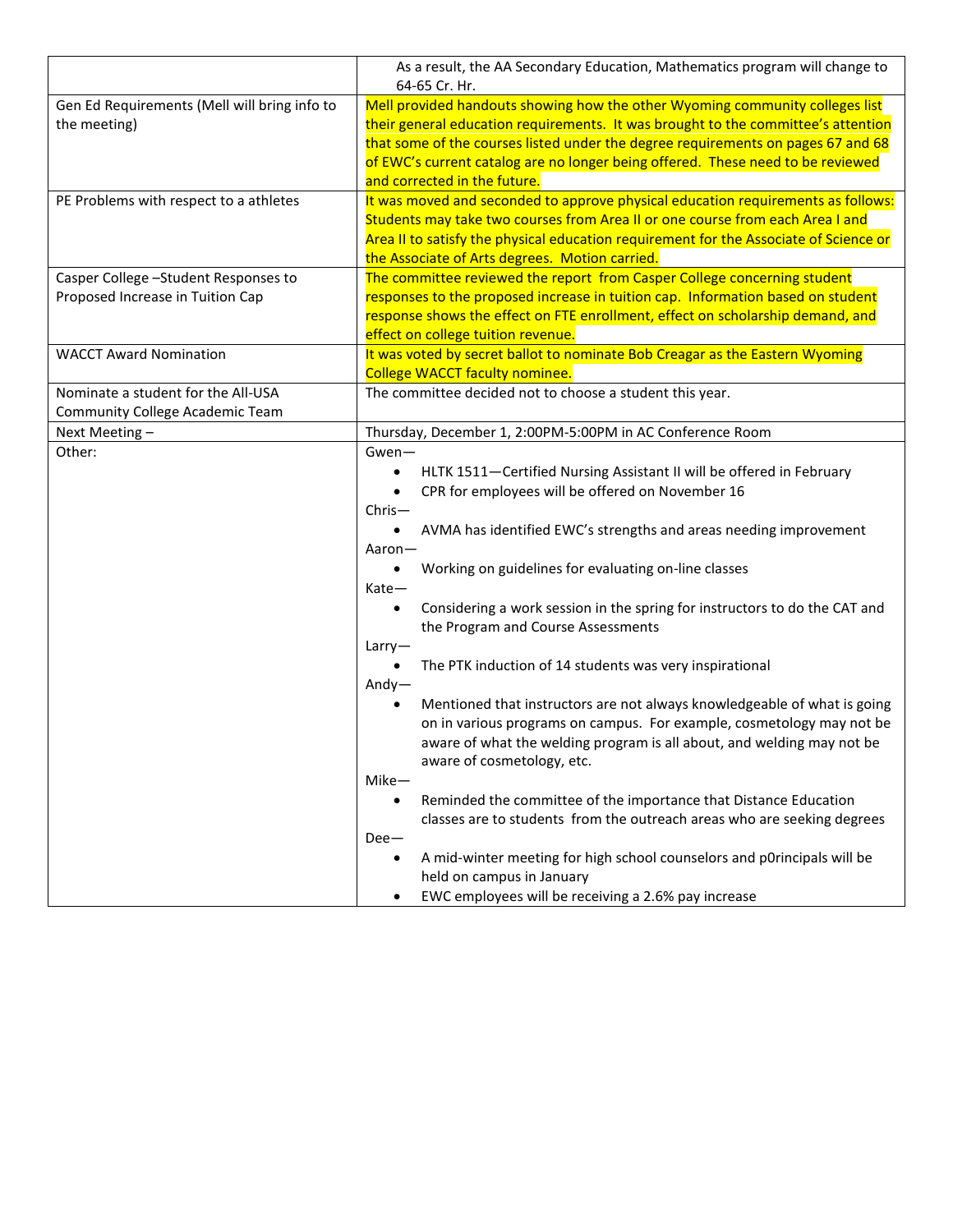### **Minutes**

### **Thursday, December 1, 2011**

### **2:00 PM- 5:00 PM -- AC Conference Room**

Members Present: Aaron Bahmer, Andy Espinoza, Chris Wenzel, Gwen Yung, Kate Steinbock, Larry Curtis, Rick Vonburg Members Absent: Becky Lorenz, Dee Ludwig, Diane McQueen, Mike Durfee, Rex Cogdill

| iviembers Absent: Becky Lorenz, Dee Ludwig, Diane McQueen, Mike Durfee, Rex Coguili<br>AGENDA | <b>DATA SOURCE</b>                                                                                    | <b>ACTION</b>                                                          |                                                                                  |
|-----------------------------------------------------------------------------------------------|-------------------------------------------------------------------------------------------------------|------------------------------------------------------------------------|----------------------------------------------------------------------------------|
|                                                                                               |                                                                                                       |                                                                        |                                                                                  |
| Approve Minutes of November 10, 2011                                                          | It was moved and seconded to approve the minutes of November 10, 2011. Motion carried.                |                                                                        |                                                                                  |
| Curriculum Review (attached)<br><b>New Course</b>                                             | None.                                                                                                 |                                                                        |                                                                                  |
| a.                                                                                            |                                                                                                       |                                                                        |                                                                                  |
| Course Change<br>b.<br><b>Course Deletion</b>                                                 |                                                                                                       |                                                                        |                                                                                  |
| $\mathsf{C}$ .                                                                                |                                                                                                       |                                                                        |                                                                                  |
| Course(s) No Longer Offered<br>d.                                                             |                                                                                                       |                                                                        |                                                                                  |
| New Program<br>e.<br>Program Change<br>f.                                                     |                                                                                                       |                                                                        |                                                                                  |
| Program Deletion                                                                              |                                                                                                       |                                                                        |                                                                                  |
| g.<br><b>CLEP</b> for German                                                                  | It was moved and seconded to include German Language under the College Level                          |                                                                        |                                                                                  |
|                                                                                               | Examination Program as one of the courses that EWC students may earn CLEP credit. Motion              |                                                                        |                                                                                  |
|                                                                                               | carried.                                                                                              |                                                                        |                                                                                  |
| PEAC discussion concerning AA and AS                                                          | It was moved and seconded to move PEAC 1020 from Area II to Area I. Motion carried.                   |                                                                        |                                                                                  |
| degree requirements                                                                           | It was also moved and seconded to remove the paragraph in the Physical Education Activity             |                                                                        |                                                                                  |
|                                                                                               | Degree Requirements that was added at the last CLC meeting. Motion carried.                           |                                                                        |                                                                                  |
| ACT and COMPASS reading scores                                                                | It was moved and seconded to adopt the statewide recommendations for reading scores.                  |                                                                        |                                                                                  |
|                                                                                               | Motion carried.                                                                                       |                                                                        |                                                                                  |
|                                                                                               | <b>DRAFT</b>                                                                                          |                                                                        |                                                                                  |
|                                                                                               | <b>COMPASS Reading Score Range</b>                                                                    | <b>ACT Reading Score Range</b>                                         | <b>Course Placement</b>                                                          |
|                                                                                               | $0 - 48$                                                                                              | $0 - 11$                                                               | ABE reading                                                                      |
|                                                                                               | 49-63                                                                                                 | 12 & 13                                                                | Reading 0510                                                                     |
|                                                                                               | 64-73                                                                                                 | 14 & 15                                                                | Reading 0520                                                                     |
|                                                                                               | 74 and higher                                                                                         | 16 and higher                                                          | No reading improvement                                                           |
|                                                                                               |                                                                                                       |                                                                        | required.                                                                        |
|                                                                                               |                                                                                                       |                                                                        |                                                                                  |
| <b>Commission Approves Gamma Version</b>                                                      | The committee recommends that Aaron visit with WyDEC to discuss consideration of creating             |                                                                        |                                                                                  |
| of Criteria                                                                                   | a consortium.                                                                                         |                                                                        |                                                                                  |
| Decreasing the 100% Refund Time                                                               | It was moved and seconded that for classes that meet the full semester, students may                  |                                                                        |                                                                                  |
| time students may add classes--                                                               | register for a class through 4PM on the fourth business day of the semester. For classes that         |                                                                        |                                                                                  |
|                                                                                               | meet for a period of time less than a full semester, students may register for a class through        |                                                                        |                                                                                  |
|                                                                                               | 4PM on the second business day from the beginning of the session. Motion carried.                     |                                                                        |                                                                                  |
| <b>Online Class Evaluation Draft</b>                                                          | Aaron provided a draft version of a Guide to Evaluating Online Classes.                               |                                                                        |                                                                                  |
| <b>Goshen County Economic Development</b>                                                     | The report provided information on what is happening in Goshen County.                                |                                                                        |                                                                                  |
| <b>Annual Report</b>                                                                          |                                                                                                       |                                                                        |                                                                                  |
| Next Meeting-                                                                                 | Thursday, December 15, 2:00PM-5:00PM in AC Conference Room                                            |                                                                        |                                                                                  |
| Other:                                                                                        | Larry                                                                                                 |                                                                        |                                                                                  |
|                                                                                               | Discussed the I-Pad cart used as a teaching tool.                                                     |                                                                        |                                                                                  |
|                                                                                               | Kate-                                                                                                 |                                                                        |                                                                                  |
|                                                                                               | Assessment report is almost complete.                                                                 |                                                                        |                                                                                  |
|                                                                                               | Aaron-                                                                                                |                                                                        |                                                                                  |
|                                                                                               |                                                                                                       | Missouri has been approved as one of the states for Distance Learning. |                                                                                  |
|                                                                                               | Andy $-$                                                                                              |                                                                        |                                                                                  |
|                                                                                               | Doing Outlook Training at Basin Electric.                                                             |                                                                        |                                                                                  |
|                                                                                               | $Rex-$                                                                                                |                                                                        |                                                                                  |
|                                                                                               | The work continues on the permanent walls between Student Services and the<br>$\bullet$<br>Bookstore. |                                                                        |                                                                                  |
|                                                                                               | ٠                                                                                                     |                                                                        | 4:00PM today (December 1) is the deadline for students to withdraw from classes. |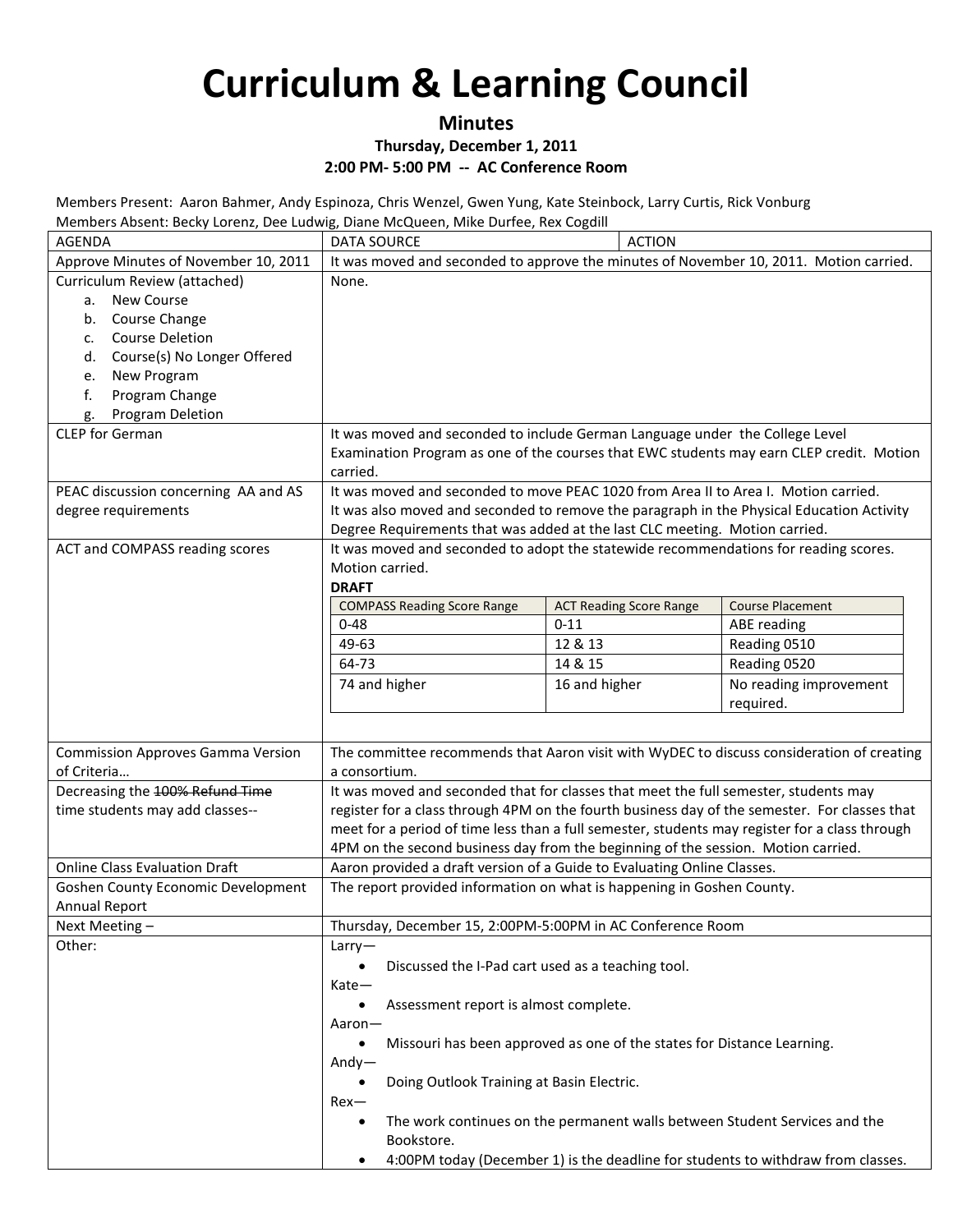| $Christ-$<br>$Rick-$ | Ed Bittner and Susan Walker and several VTTK students will be attending the<br>Wyoming Veterinary Medical Association meeting in Casper.                                                                                                                                                                                                                                 |
|----------------------|--------------------------------------------------------------------------------------------------------------------------------------------------------------------------------------------------------------------------------------------------------------------------------------------------------------------------------------------------------------------------|
|                      | There were 150 students on campus for Technology Day.<br>The Range Beef Cow Symposium ended today.                                                                                                                                                                                                                                                                       |
| $Dee-$               |                                                                                                                                                                                                                                                                                                                                                                          |
|                      | Outreach Coordinators and others attend the LEARN Conference.<br>As part of the diversity issues, the EWC administration has identified a source of<br>funds to pay fees for EWC employees interested in taking SPAN 1490 Topics In:<br>Conversational Spanish in the Spring 2012. There is a class limit of 24. Requests will<br>be on a first-come, first-serve basis. |
| $Mike-$              |                                                                                                                                                                                                                                                                                                                                                                          |
|                      | The second annual School/EWC Partnership meeting will by on January 26.                                                                                                                                                                                                                                                                                                  |
|                      | There will be two trainings for outreach people in February.                                                                                                                                                                                                                                                                                                             |
|                      | The Outreach Coordinator meeting will be in Lusk on February 21.                                                                                                                                                                                                                                                                                                         |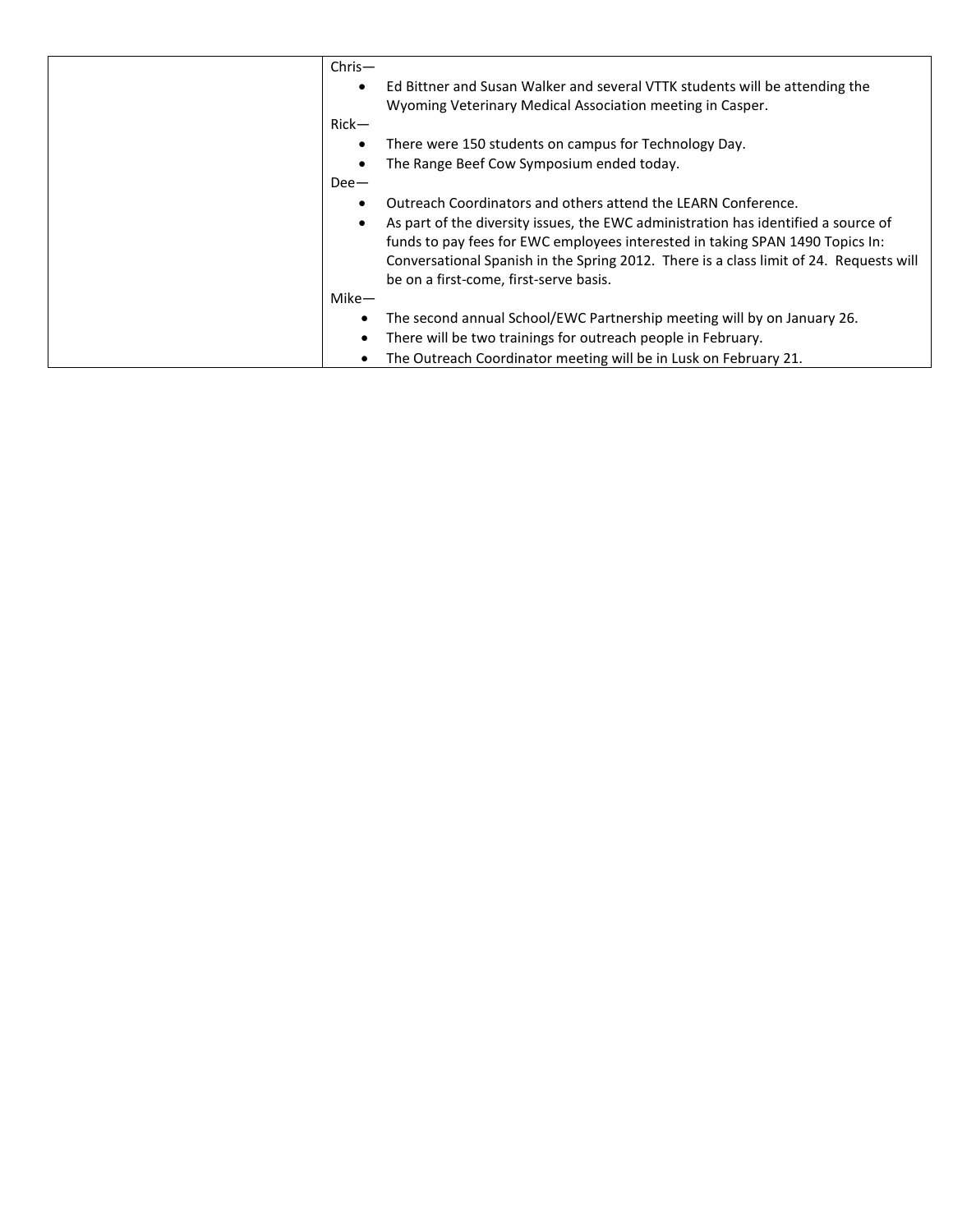**Minutes**

**Thursday, December 15, 2011**

**2:00 PM- 5:00 PM -- AC Conference Room**

**Members :** Aaron Bahmer, Chris Wenzel, Dee Ludwig, Diane McQueen, Gwen Yung, Kate Steinbock, Larry Curtis, Mike Durfee, Rick Vonburg

**Members Absent:** Andy Espinoza, Becky Lorenz, Rex Cogdill

| emsers, wooner , and , espansed, been , estene, hen cogani<br><b>AGENDA</b> | <b>ACTION</b><br><b>DATA SOURCE</b>                                                                        |  |
|-----------------------------------------------------------------------------|------------------------------------------------------------------------------------------------------------|--|
| Approve Minutes of December 1, 2011                                         | Moved and seconded to approve with changes. Motion carried.                                                |  |
| Curriculum Review (attached)                                                | <b>New Courses</b><br>a.                                                                                   |  |
| <b>New Course</b><br>a.                                                     | VTTK 1001-Animal Care I-0 Cr. Hr.<br>$\bullet$                                                             |  |
| Course Change<br>b.                                                         | Students in the Veterinary Technology Program are required to work a                                       |  |
| <b>Course Deletion</b><br>c.                                                | minimum of 1 hour per week caring for program and shelter animals and a                                    |  |
| Course(s) No Longer Offered<br>d.                                           | minimum of 1/2 hour per month attending meetings on the Veterinary                                         |  |
| New Program<br>e.                                                           | Technology Program while they are enrolled in this course. The course is                                   |  |
| Program Change<br>f.                                                        | designed to enrich the material students are learning in the classroom as                                  |  |
| Program Deletion<br>g.                                                      | well as to promote high quality animal care. This course is offered for S/U                                |  |
|                                                                             | credit only.                                                                                               |  |
|                                                                             | Prerequisite: VTTK 1500                                                                                    |  |
|                                                                             | VTTK 1002-Animal Care II-0 Cr. Hr.<br>$\bullet$                                                            |  |
|                                                                             | This course is a continuation of VTTK 1001 Animal Care I. This course is                                   |  |
|                                                                             | offered for S/U credit only.                                                                               |  |
|                                                                             | Prerequisite: VTTK 1001                                                                                    |  |
|                                                                             |                                                                                                            |  |
|                                                                             | VTTK 2001-Animal Care III-0 Cr. Hr.<br>$\bullet$                                                           |  |
|                                                                             | This course is a continuation of VTTK 1002 Animal Care II. This course is                                  |  |
|                                                                             | offered for S/U credit only.                                                                               |  |
|                                                                             | Prerequisite: VTTK 1002                                                                                    |  |
|                                                                             |                                                                                                            |  |
|                                                                             | VTTK 2002-Animal Care IV-0 Cr. Hr.<br>$\bullet$                                                            |  |
|                                                                             | This course is a continuation of VTTK 2001 Animal Care III. This course is<br>offered for S/U credit only. |  |
|                                                                             | Prerequisite: VTTK 2001                                                                                    |  |
|                                                                             |                                                                                                            |  |
|                                                                             | It was moved and seconded to approve all new VTTK courses. Motion carried.                                 |  |
|                                                                             | Course Change<br>b.                                                                                        |  |
|                                                                             | VTTK 1750-Veterinary Pharmacology<br>$\bullet$                                                             |  |
|                                                                             | Change to 4 Cr. Hr.                                                                                        |  |
|                                                                             | 3 hours lecture, 2 hours lab                                                                               |  |
|                                                                             | Description: (ADD TO THE CURRENT DESCRIPTION) Laboratory exercises                                         |  |
|                                                                             | allow the student to actually practice filling prescriptions, writing                                      |  |
|                                                                             | prescription labels, making entries into medical records and into both                                     |  |
|                                                                             | written and computerized drug logs. Compounding of medications is                                          |  |
|                                                                             | demonstrated and students are required to formulate percent solutions                                      |  |
|                                                                             | and mixed solutions (medical cocktails) under direct veterinary                                            |  |
|                                                                             | supervision.                                                                                               |  |
|                                                                             | It was moved and seconded to approve the changes to VTTK 1750. Motion carried.                             |  |
|                                                                             |                                                                                                            |  |
|                                                                             | VTTK 2950-Clinical Experience III                                                                          |  |
|                                                                             | Change to 3 Cr. Hr.                                                                                        |  |
|                                                                             | It was moved and seconded to approve the changes to VTTK 2950. Motion carried.                             |  |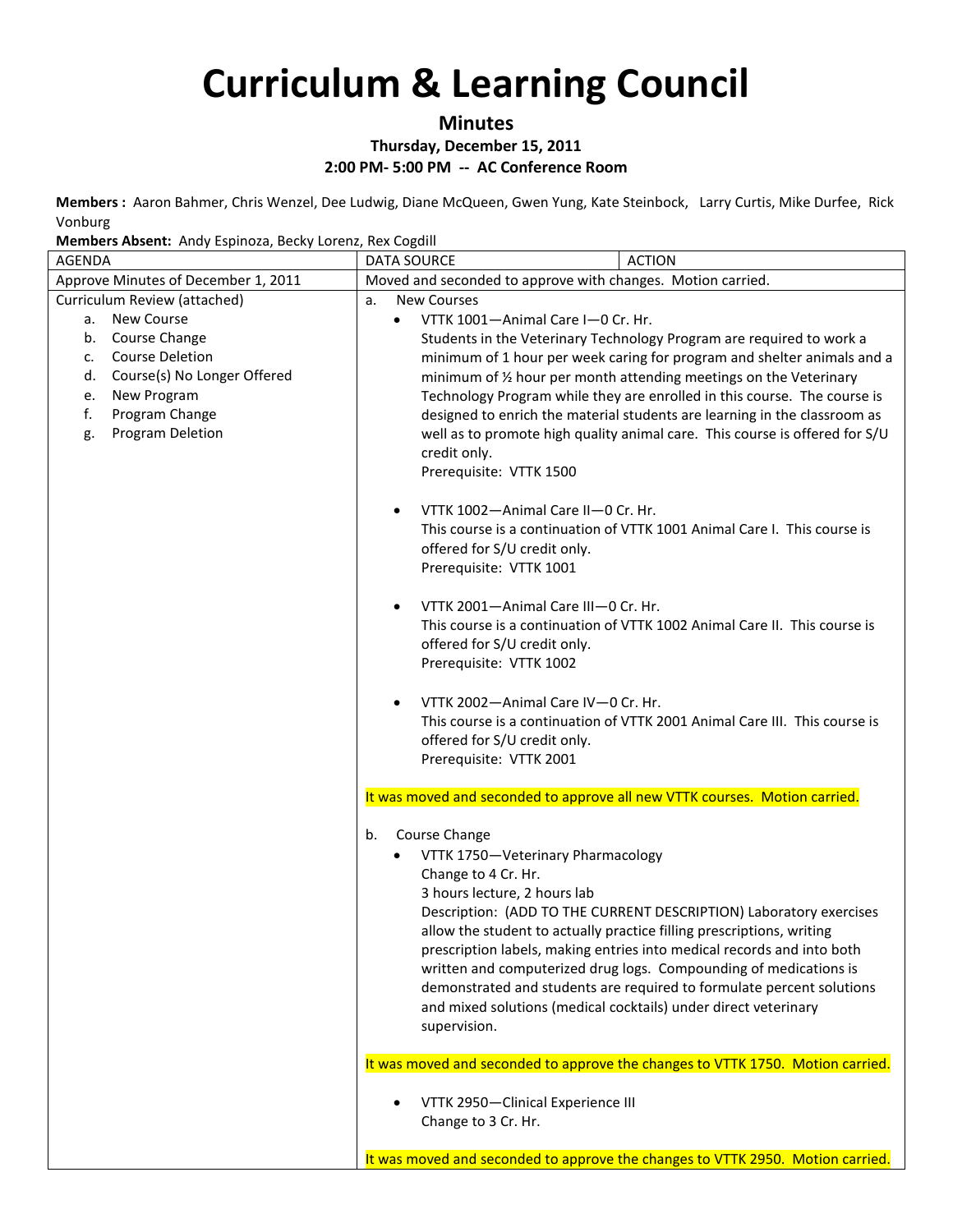|                                                     | f.<br>Program Change<br>Add the new Animal Care courses as follows:<br>Freshman Year-Fall Semester: VTTK 1001 Animal Care I<br>Freshman Year-Spring Semester: VTTK 1002 Animal Care II<br>Sophomore Year-Fall Semester: VTTK 2001 Animal Care III<br>Sophomore Year-Spring Semester: VTTK 2002 Animal Care IV                                                                                                                                                                                  |  |
|-----------------------------------------------------|------------------------------------------------------------------------------------------------------------------------------------------------------------------------------------------------------------------------------------------------------------------------------------------------------------------------------------------------------------------------------------------------------------------------------------------------------------------------------------------------|--|
|                                                     | Change VTTK 1750 Veterinary Pharmacology to 4 Cr. Hr.<br>Change VTTK 2950 Clinical Experience III to 3 Cr. Hr.                                                                                                                                                                                                                                                                                                                                                                                 |  |
|                                                     | It was moved and seconded to approve the VTTK program changes listed above.<br><b>Motion carried.</b>                                                                                                                                                                                                                                                                                                                                                                                          |  |
| Revised Minimum Faculty Credentials-AAC<br>Approved | Informational item.                                                                                                                                                                                                                                                                                                                                                                                                                                                                            |  |
| Overview and Stats of Bridge Program                | Court gave the committee a yearly update of the Bridge Program statistics and<br>success.                                                                                                                                                                                                                                                                                                                                                                                                      |  |
| Decreased time that students may add classes        | Clarification-The committee did NOT change the 100% refund time. The only<br>change was--that for classes that meet the full semester, students may register for<br>a class through 4PM on the fourth business day of the semester. For classes that<br>meet for a period of time less than a full semester, students may register for a class<br>through 4PM on the second business day from the beginning of the session.                                                                    |  |
| "Whistleblower Statement"                           | It was moved and seconded to approve the "Whistleblower Statement" which deals<br>with reporting concerns regarding animal treatment. Motion carried.                                                                                                                                                                                                                                                                                                                                          |  |
| Next Meeting-                                       | Thursday, January 12, 2:00-3:00PM in the AC Conference Room                                                                                                                                                                                                                                                                                                                                                                                                                                    |  |
| Other:                                              | Aaron-<br>• A syllabi archive is on our web site<br>$Rick-$<br>. The Skills USA team has been meeting and practicing<br>. Andy has done two training sessions for Basin Electric<br>. Northland Industries is very impressed with EWC students and is planning to<br>attend our job fair.                                                                                                                                                                                                      |  |
|                                                     | • Tim Nyquist has resigned<br>$Christ-$<br>. The curriculum changes in MATH, VTTK, and PE are good<br>. The new MATH position will be posted in the Chronicle<br>$Gwen-$<br>. The first on-campus CNA II class will begin in February<br>Mike-<br>. The School Partnership Meeting will be on January 26. This meeting will allow<br>concurrent high school instructors to meet EWC instructors.                                                                                               |  |
|                                                     | Larry<br>. WLEA suggested that more training for dispatchers be offered<br>. It is important that all instructors list the date for finals on their syllabi<br>. The IPad cart price has tripled. Computer Services is researching this<br>. Classroom observations were great and will be written up very soon<br>Carmie-<br>• Summer 2012 Class Schedules have been turned in to College Relations<br>$Dee-$<br>• Ashley Harpstreith has resigned<br>.The In-service agenda will be out soon |  |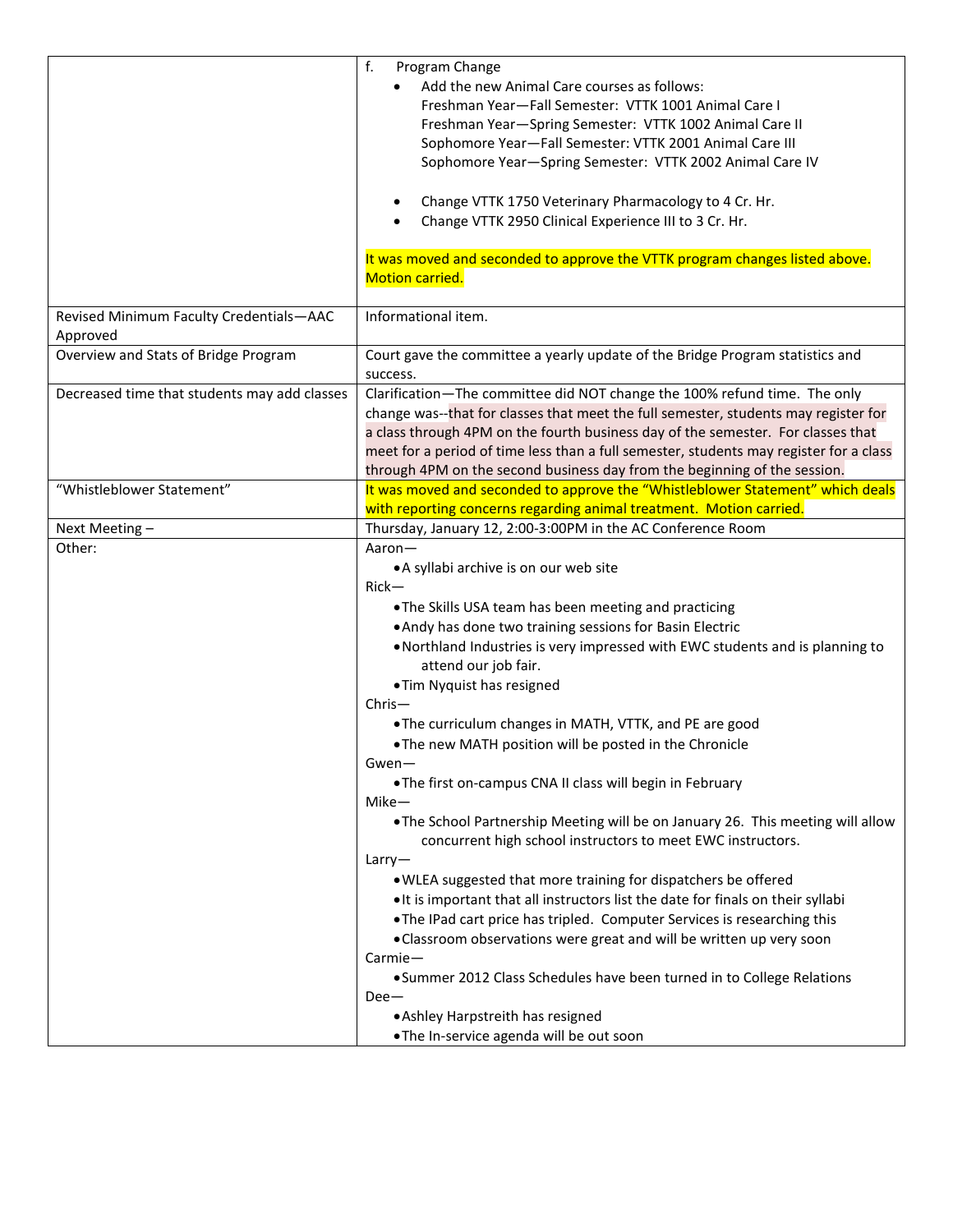### **Agenda**

#### **Thursday, February 2, 2012**

#### **2:00 PM- 5:00 PM -- AC Conference Room**

**Members Present:** Andy Espinoza, Becky Lorenz, Chris Wenzel, Dee Ludwig, Kate Steinbock, Larry Curtis, Rex Cogdill, Rick Vonburg **Members Absent:** Aaron Bahmer, Diane McQueen, Gwen Yung, Mike Durfee

**Guest:** Peter Van Houten

| <b>AGENDA</b>                               | <b>DATA SOURCE</b><br><b>ACTION</b>                                                  |  |
|---------------------------------------------|--------------------------------------------------------------------------------------|--|
| Approve Minutes of December 15, 2011        | Moved and seconded to approve with changes. Motion carried.                          |  |
| Curriculum Review (attached)                | FCSC 1140-Nutrition-Prerequisite Change-<br>b.                                       |  |
| <b>New Course</b><br>а.                     | Prerequisite: Placement score for English 1010 or better and Compass Score           |  |
| Course Change<br>b.                         | indicating no reading improvement class is required or appropriate ACT scores        |  |
| <b>Course Deletion</b><br>C <sub>1</sub>    | for English and reading.                                                             |  |
| Course(s) No Longer Offered<br>d.           |                                                                                      |  |
| New Program<br>e.                           | PEAC 1032-Aerobic Conditioning I/Fitness Center--Description Change-                 |  |
| f.<br>Program Change                        | Concurrent enrollment in PEAC 1020, 1033, 1034, 1035, 1036, 1271, 1273,              |  |
| Program Deletion<br>g.                      | 1305, 1291, 2000 is not allowed. These classes are allowed access to the             |  |
|                                             | Fitness Center as a part of the class. Minimum of 2 lab hours per week.              |  |
|                                             | PEAC 1033-Aerobic Conditioning II/Fitness Center--Description Change-                |  |
|                                             | Concurrent enrollment in PEAC 1020, 1032, 1034, 1035, 1036, 1271, 1273,              |  |
|                                             | 1305, 1291, 2000 is not allowed. These classes are allowed access to the             |  |
|                                             | Fitness Center as a part of the class. Minimum of 2 lab hours per week.              |  |
|                                             |                                                                                      |  |
|                                             | PEAC 1034-Aerobic Conditioning III/Fitness Center--Description Change-               |  |
|                                             | Concurrent enrollment in PEAC 1020, 1032, 1033, 1035, 1036, 1271, 1273,              |  |
|                                             | 1305, 1291, 2000 is not allowed. These classes are allowed access to the             |  |
|                                             | Fitness Center as a part of the class. Minimum of 2 lab hours per week.              |  |
|                                             |                                                                                      |  |
|                                             | PEAC 1035-Aerobic Conditioning IV/Fitness Center-Description Change-                 |  |
|                                             | Concurrent enrollment in PEAC 1020, 1032, 1033, 1034, 1036, 1271, 1273,              |  |
|                                             | 1305, 1291, 2000 is not allowed. These classes are allowed access to the             |  |
|                                             | Fitness Center as a part of the class. Minimum of 2 lab hours per week.              |  |
|                                             |                                                                                      |  |
|                                             | PEAC 1036-Fitness and Aerobic Conditioning-Description Change-                       |  |
|                                             | Concurrent enrollment in PEAC 1020, 1032, 1033, 1034, 1035, 1271, 1273,              |  |
|                                             | 1305, 1291, 2000 is not allowed. These classes are allowed access to the             |  |
|                                             | Fitness Center as a part of the class. Minimum of 2 lab hours per week.              |  |
|                                             | It was moved and seconded to approve all of above changes. Motion carried.           |  |
|                                             |                                                                                      |  |
| Requiring COMPASS for certificates          | Kate, Rick, and Larry will research what other colleges are doing in this area and   |  |
|                                             | bring their findings to a future meeting.                                            |  |
| EWC 2012-13 Tuition & Fee/Room & Board      | The new Tuition & Fee/Room & Board Rates were provided as an informational           |  |
| Rate                                        | piece for the committee.                                                             |  |
| EWC Course Completion Report for SU/10-     | The Course Completion Report was provided as information for the committee.          |  |
| SP <sub>1</sub>                             |                                                                                      |  |
| WCCC Enrollee Success Rates for 2010 & 2011 | The Enrollee Success Rate Report was provided as information for the committee.      |  |
| <b>Graduation Planning</b>                  | Graduation plans are beginning! The committee discussed suggestions for the          |  |
|                                             | menu for the steak fry, and also discussed possibilities for who might be the master |  |
|                                             | of ceremonies.                                                                       |  |
| Next Meeting:                               | TUESDAY, February 14, 2012                                                           |  |
| Other:                                      | Becky-The cleaning and weeding out old items in the library continues.               |  |
|                                             | Chris-He is finishing up the Fall 2011 evaluations and is working on strategic       |  |
|                                             | planning.                                                                            |  |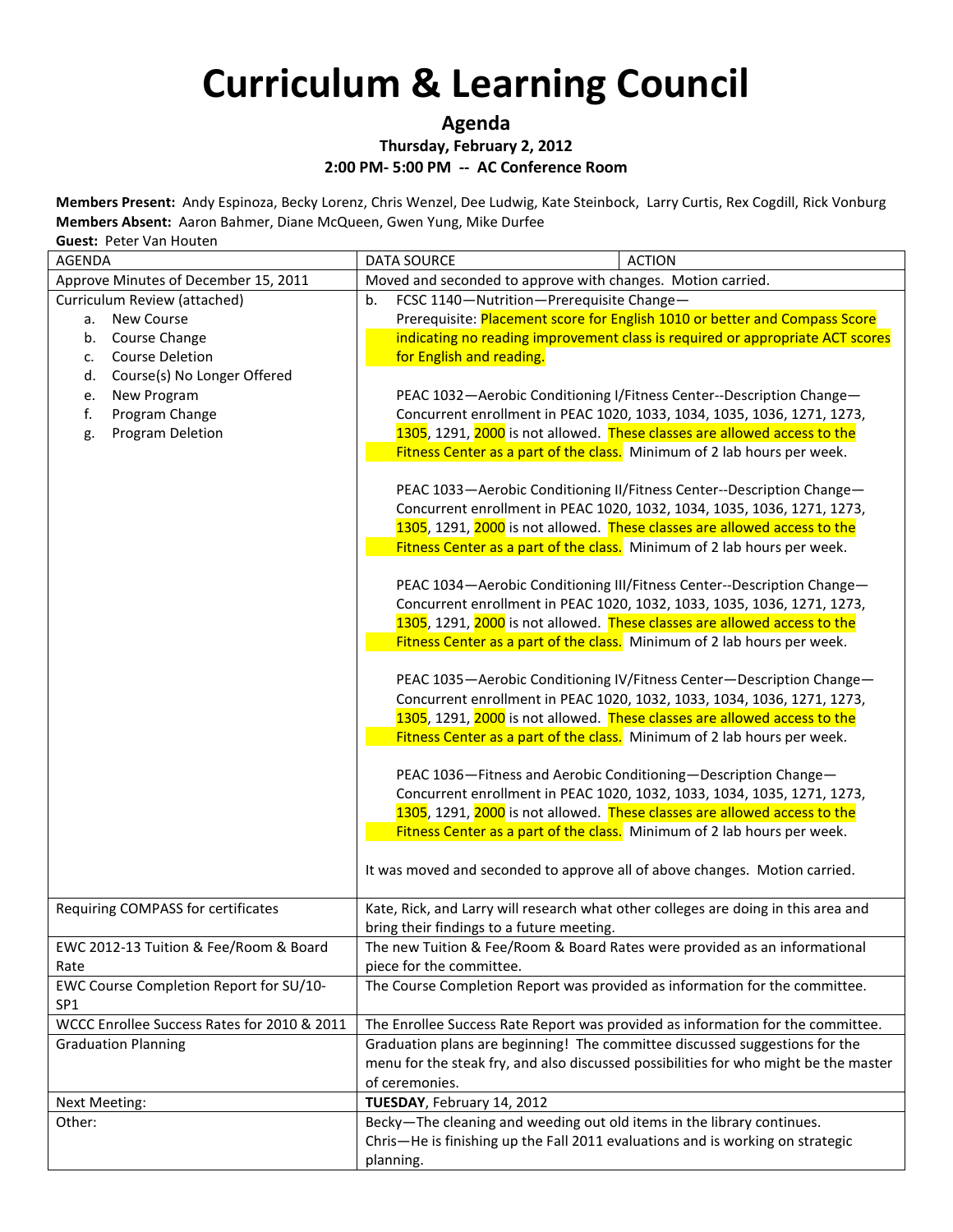| Rex-The Upward Bound Grant has been submitted!                                    |
|-----------------------------------------------------------------------------------|
| Rick-Three hundred fifty people were served at the very successful Sage Brush and |
| Roses event.                                                                      |
| Dee--                                                                             |
| • There is no signage directing people to the Welding area                        |
| • The AWS re-accreditation visit was a great success.                             |
| • Electronic signs may be viewed more than bulletin boards                        |
| Andy-The CTC is open 5 days a week this semester                                  |
| Larry-He is finishing his Fall 2011 evaluations.                                  |
| Kate-The first assessment meeting will be on February 15                          |
|                                                                                   |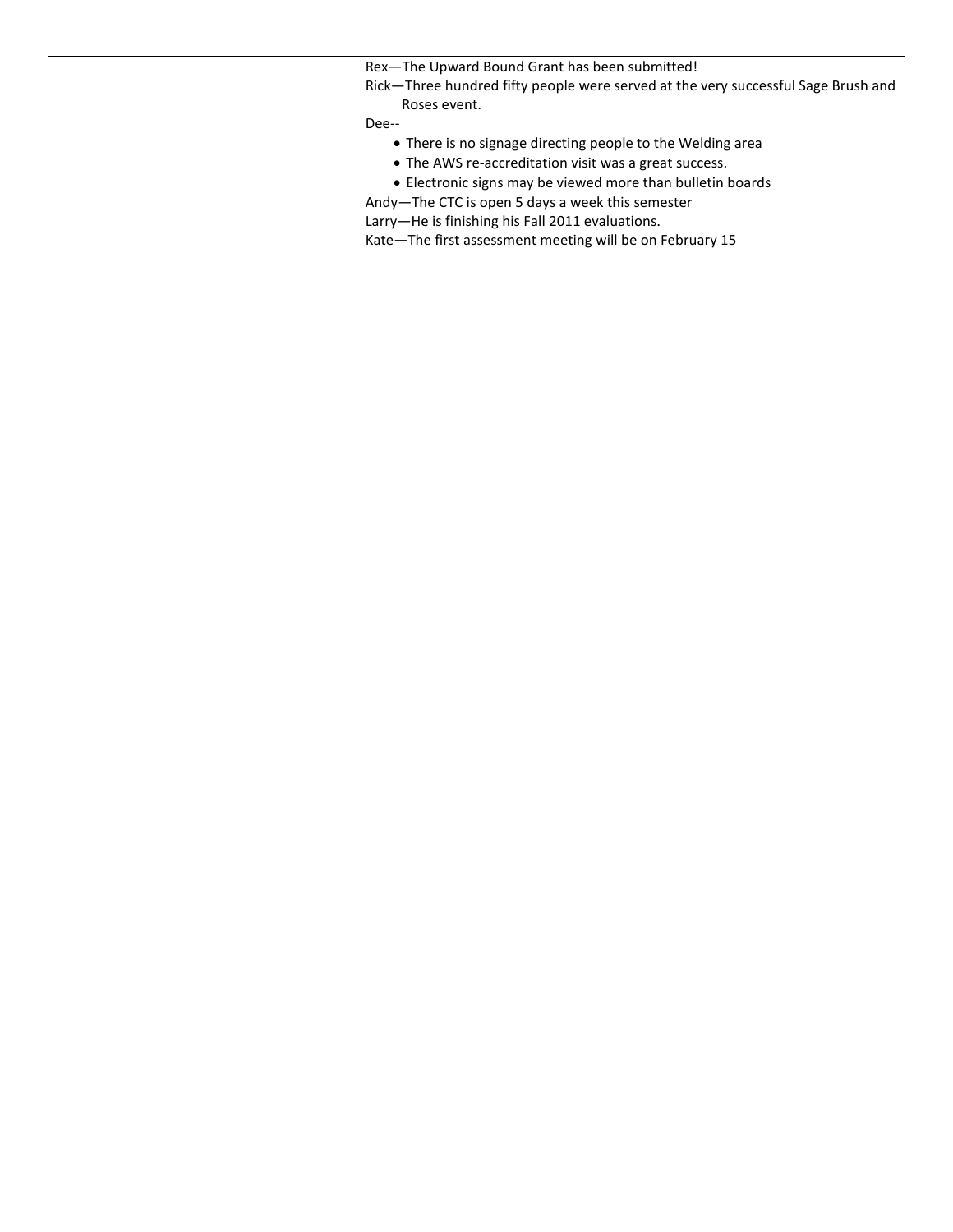### **Minutes**

**Tuesday, February 14, 2012**

**2:00 PM- 5:00 PM -- AC Conference Room**

**Members Present:** Aaron Bahmer, Andy Espinoza, Chris Wenzel, Dee Ludwig, Diane McQueen, Gwen Yung, Kate Steinbock, Mike Durfee, Rex Cogdill, Rick Vonburg

**Members Absent:** Becky Lorenz, Larry Curtis

| <b>AGENDA</b>                        | <b>ACTION</b><br><b>DATA SOURCE</b>                                                                                                                                  |  |
|--------------------------------------|----------------------------------------------------------------------------------------------------------------------------------------------------------------------|--|
| Approve Minutes of February 2, 2012  | It was moved and seconded to approve the minutes of February 2. Motion carried.                                                                                      |  |
| Curriculum Review (attached)         | VTTK 1900-Vet Tech Biochemistry-4 Cr. Hr.<br>a.                                                                                                                      |  |
| New Course<br>а.                     | It was moved and seconded to approve: Motion carried.                                                                                                                |  |
| Course Change<br>b.                  | VTTK 1900 Vet Tech Biochemestry (4L, 4 CR)                                                                                                                           |  |
| <b>Course Deletion</b><br>c.         | A one-semester course providing students with the fundamentals of both                                                                                               |  |
| Course(s) No Longer Offered<br>d.    | chemistry and biology. Chemistry topics include matter and energy, atomic                                                                                            |  |
| New Program<br>e.                    | structure, periodic table, chemical composition and nomenclature, solutions,                                                                                         |  |
| Program Change<br>f.                 | bonding, reaction rates, acids and bases, pH, and radioactivity. Biology topics                                                                                      |  |
| Program Deletion<br>g.               | to be discussed are basic cell structure and function, biomolecules (proteins,                                                                                       |  |
|                                      | carbohydrates, lipids, and nucleic acids), cellular division through both mitosis<br>and meiosis, protein synthesis through transcription and translation, and basic |  |
|                                      | genetics/patterns of inheritance.                                                                                                                                    |  |
|                                      | Prerequisite: MATH 0900 with a grade of "C" or better or appropriate score on                                                                                        |  |
|                                      | placement exam and no reading improvement required.                                                                                                                  |  |
|                                      |                                                                                                                                                                      |  |
|                                      | VTTK 1500-Orientation to Veterinary Technology-Cr. Hr. & Contact Hour<br>b.                                                                                          |  |
|                                      | change                                                                                                                                                               |  |
|                                      | Change Cr. Hr. from 4 to 3                                                                                                                                           |  |
|                                      | Change Contact Hours to 2 hours lecture, 2 hours lab.                                                                                                                |  |
|                                      |                                                                                                                                                                      |  |
|                                      | VTTK 1600-Clinical Procedures-Cr. Hr. & Contact Hour change                                                                                                          |  |
|                                      | Change Cr. Hr. from 4 to 3<br>Change Contact Hours to 2 hours lecture, 2 hours lab.                                                                                  |  |
|                                      |                                                                                                                                                                      |  |
|                                      | It was moved and seconded to approve the changes to VTTK 1500 and VTTK                                                                                               |  |
|                                      | 1600. Motion carried.                                                                                                                                                |  |
|                                      |                                                                                                                                                                      |  |
|                                      | VTTK 1750-Veterinary Pharmacology-Prerequisite change.                                                                                                               |  |
|                                      | Prerequisite: Placement score for ENGL 0640 or higher and MATH 0900 or                                                                                               |  |
|                                      | higher and no reading improvement required and VTTK 1900 with a grade of                                                                                             |  |
|                                      | "C" or better.                                                                                                                                                       |  |
|                                      | VTTK 2900-Nutrition in Veterinary Medicine-Prerequisite change.                                                                                                      |  |
|                                      | Prerequisite: VTTK 1900 with a grade of "C" or better.                                                                                                               |  |
|                                      |                                                                                                                                                                      |  |
|                                      | It was moved and seconded to approve the changes to VTTK 1750 and VTTK                                                                                               |  |
|                                      | 2900. Motion carried.                                                                                                                                                |  |
| Web Page Development-Ron Bronson     | Ron is beginning the process of re-writing web pages. He will attend division meetings to                                                                            |  |
|                                      | share ideas for web page development in order to improve program content.                                                                                            |  |
| Tests Administered in Testing Center | A breakdown of various tests and numbers of tests administered for November,                                                                                         |  |
|                                      | December, and January were presented for information.                                                                                                                |  |
| April-Community College Month        | A list of activities being considered for Community College month include:                                                                                           |  |
|                                      | "Taste of EWC" highlighting cuisine from the regions of the U.S. as well as from<br>$\bullet$                                                                        |  |
|                                      | some of EWC's international students' countries                                                                                                                      |  |
|                                      | Community college alma mater day featuring EWC employees who attended a<br>$\bullet$                                                                                 |  |
|                                      | community college along with a display with pictures of those employees                                                                                              |  |
|                                      | Hosting a legislator day<br>$\bullet$                                                                                                                                |  |
|                                      | Hosting a Business After Hours<br>$\bullet$                                                                                                                          |  |
|                                      | Student Worker Week-highlight some of our student workers<br>$\bullet$                                                                                               |  |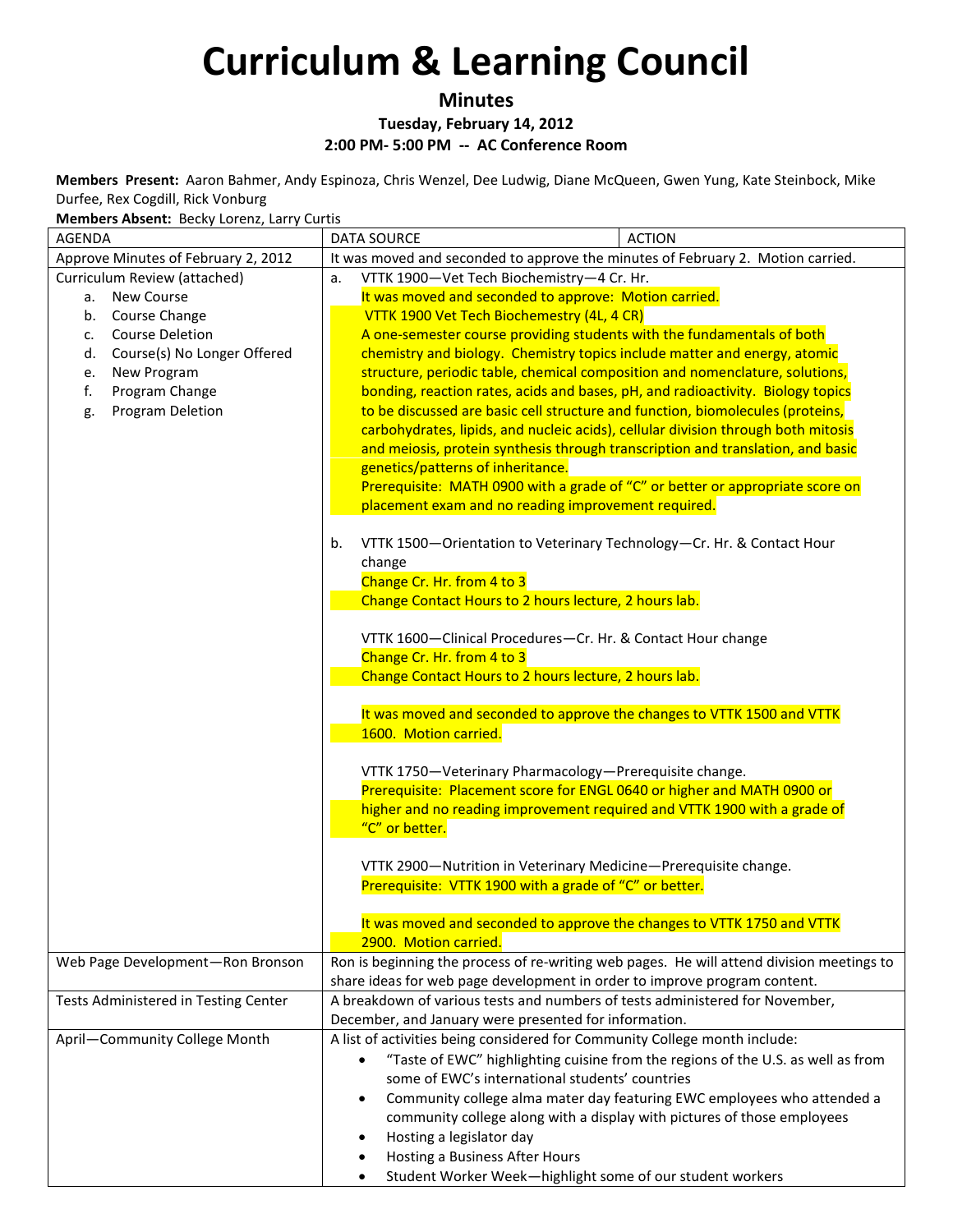|                                                                                         | Get a proclamation from the Mayor<br>$\bullet$<br>Possible service learning project with the city<br>$\bullet$                                                                                                                                                                                                                                                                                                                                                                                                                        |
|-----------------------------------------------------------------------------------------|---------------------------------------------------------------------------------------------------------------------------------------------------------------------------------------------------------------------------------------------------------------------------------------------------------------------------------------------------------------------------------------------------------------------------------------------------------------------------------------------------------------------------------------|
| Athletic Tuition Waivers for Out-of-State<br>Athletes-for information and<br>discussion | Rex discussed a recent change in the scholarship budget regarding athletes. Beginning in<br>2012/13, the volleyball/basketball/rodeo coaches will be allowed up to 8 out-of-state<br>tuition waivers for athletic recruits in these sports.                                                                                                                                                                                                                                                                                           |
| <b>Updated Course Request Forms</b>                                                     | All Concurrent and Outreach Course Request forms are being updated to include<br>proposed textbook title, author, edition, copyright, and ISBN number. The form will also<br>include a place to indicate any prerequisites or testing requirements and if they have<br>been met.                                                                                                                                                                                                                                                      |
| Degree Checks                                                                           | A timeframe is needed for submitting the Intent to Graduate cards. The following<br>paragraph will be added to the next catalog. It will also be included in the Faculty<br>Handbook.<br>• Candidates who plan to complete requirements for graduation in December must<br>fine and "Intent to Graduate" card with the EWC Records Office no later than<br>April 15 <sup>th</sup> . Those who plan to graduate in May must file an "Intent to Graduate"<br>care with the EWC Records Office no later than November 15 <sup>th</sup> . |
| Next Meeting:                                                                           | Thursday, March 1 in the AC Conference Room                                                                                                                                                                                                                                                                                                                                                                                                                                                                                           |
| Other:                                                                                  | $Christ-$<br>.The Veterinary Technology Program is making several changes.<br>. Chris continues to work on overload and adjunct contracts.<br>$Diane-$<br>. The Learning Skills Lab is getting new work stations.<br>. Diane is working on a video orientation for ABE students. The English version of                                                                                                                                                                                                                               |
|                                                                                         | this video orientation will be translated into multiple languages and housed on<br>the EWC website for all teachers to use.<br>$Gwen-$<br>. There are seven students in the HLTK 1510 Nurse Assistant class that began on                                                                                                                                                                                                                                                                                                             |
|                                                                                         | February 7.<br>. Gwen is looking forward to the remodel of classroom.<br>$Rick-$<br>. Four Nail Technology students passed their boards<br>• Kerry Steward has finished her Masters in<br>. One hundred fifty people attended the Science Technology Engineering & Math                                                                                                                                                                                                                                                               |
|                                                                                         | (STEM) meeting in Casper.<br>$Kate-$<br>. Kate is planning the assessment help sessions.<br>. Kate will attend a meeting in Casper on February 16 concerning Child<br>Readiness/Headstart.                                                                                                                                                                                                                                                                                                                                            |
|                                                                                         | Mike-<br>. Mike is busy with meetings and training sessions with the outreach coordinators.<br>. Tuesday, February 21 is the Spring Outreach Coordinator meeting. It will be at the<br>Segar House in Lusk.<br>. February 29 is the Mid-Winter BOCES meeting.                                                                                                                                                                                                                                                                         |
|                                                                                         | Aaron—<br>. In December Aaron attended a two day video conference meeting on the<br>Enterprise System.<br>. No permission and/or fees are required for distance education in Kentucky, Illinois,<br>and Texas.                                                                                                                                                                                                                                                                                                                        |
|                                                                                         | $Andy-$<br>. Andy is preparing for up-coming workforce trainings in Glenrock and Guernsey.<br>$Dee-$<br>.17 . Interviews for Workforce Director will begin on Friday, February 17<br>. Selection committees have been chosen for the Business, Agriculture, and Math<br>positions<br>• Summer renovations will take place in the lower Tebbet classrooms, the Faculty<br>link, Upper Tebbet classrooms 271 and 273.                                                                                                                   |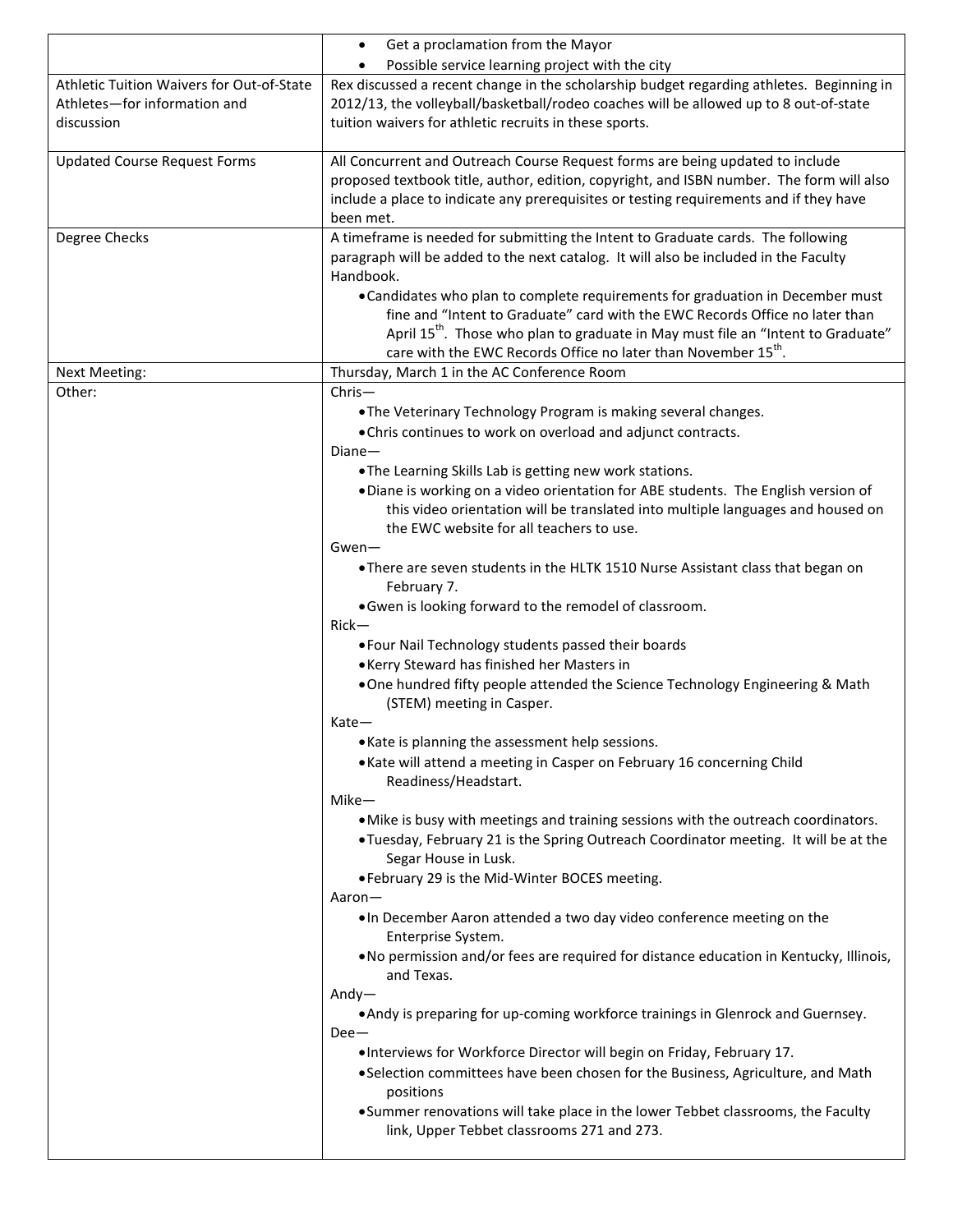## **Minutes**

**Thursday, March 1, 2012**

**2:00 PM- 5:00 PM -- AC Conference Room**

**Members Present:** Aaron Bahmer, Andy Espinoza, Chris Wenzel, Dee Ludwig, Diane McQueen, Gwen Yung, Kate Steinbock, Mike Durfee, Rex Cogdill, Rick Vonburg, Becky Lorenz, Larry Curtis

| AGENDA                                                                                                                        | <b>ACTION</b><br><b>DATA SOURCE</b>                                                                                                                                                                                                                                                                                                                                                                 |  |
|-------------------------------------------------------------------------------------------------------------------------------|-----------------------------------------------------------------------------------------------------------------------------------------------------------------------------------------------------------------------------------------------------------------------------------------------------------------------------------------------------------------------------------------------------|--|
| Approve Minutes of February 14, 2012                                                                                          | It was moved and seconded to approve the minutes of February 14, 2012. Motion                                                                                                                                                                                                                                                                                                                       |  |
|                                                                                                                               | carried.                                                                                                                                                                                                                                                                                                                                                                                            |  |
| Curriculum Review (attached)<br>New Course<br>а.<br>Course Change<br>b.<br><b>Course Deletion</b><br>c.                       | HIST 1290-History of the US West-Request that it counts as a cultural<br>b.<br>awareness for EWC's general education requirements.<br>It was moved and seconded to approve HIST 1290. Motion carried.                                                                                                                                                                                               |  |
| Course(s) No Longer Offered<br>d.<br>New Program<br>e.<br>f.<br>Program Change                                                | VTTK 1610-Anatomy & Physiology of Domestic Animals-Cr. Hr., Contact Hour,<br>Description, Prerequisite change.                                                                                                                                                                                                                                                                                      |  |
| Program Deletion<br>g.                                                                                                        | VTTK 1620-Anatomy & Physiology of Domestic Animals-Cr. Hr., Contact Hour,<br>Description, Prerequisite change.<br>It was moved and seconded to approve changes to VTTK 1610 and VTTK 1620.                                                                                                                                                                                                          |  |
|                                                                                                                               | Motion carried.                                                                                                                                                                                                                                                                                                                                                                                     |  |
|                                                                                                                               | f.<br>Veterinary Technology-Course sequence change.                                                                                                                                                                                                                                                                                                                                                 |  |
|                                                                                                                               | It was moved and seconded to approve the course sequence change to the                                                                                                                                                                                                                                                                                                                              |  |
|                                                                                                                               | Veterinary Technology Program. Motion carried.                                                                                                                                                                                                                                                                                                                                                      |  |
| <b>CAAP Test Requirement</b>                                                                                                  | Outcomes Assessment will continue research on this.                                                                                                                                                                                                                                                                                                                                                 |  |
| Reduction of paper in Student Services-Rex<br>Hard copies of mid-term grades<br>$\bullet$<br><b>Student Adds</b><br>$\bullet$ | Division Chairs need to be aware that in the future Advisors will be notified via email<br>concerning student Drop/Add.                                                                                                                                                                                                                                                                             |  |
|                                                                                                                               | Since midterm grades are not permanent grades, the signed roster will be eliminated.                                                                                                                                                                                                                                                                                                                |  |
|                                                                                                                               | "No shows" need to be reported immediately. Do not wait until midterm.                                                                                                                                                                                                                                                                                                                              |  |
| New Financial Aid Rules & Regulations for                                                                                     | Several changes in the Federal Pell Grant will be in effect for the 2012-13 award year.                                                                                                                                                                                                                                                                                                             |  |
| $2012/13 - Molly$                                                                                                             | Please see the Financial Aid office for details.                                                                                                                                                                                                                                                                                                                                                    |  |
| <b>COMPASS Reading Score Changes</b>                                                                                          | The ACT Reading Score was changed back to 21 and higher, and the following<br>paragraph will be added to the 2012-13 catalog and to the COMPASS/ACT brochure:                                                                                                                                                                                                                                       |  |
|                                                                                                                               | Students whose ACT reading score is 20 or lower are placed in appropriate courses<br>after COMPASS reading testing. When students, faculty or advisors suspect that<br>reading course enrollment based on COMPASS reading scores will misplace or<br>unreasonably extend time to college course completion, further reading skill<br>assessment will inform developmental reading course placement. |  |
| Other:                                                                                                                        | Mike-                                                                                                                                                                                                                                                                                                                                                                                               |  |
|                                                                                                                               | . Attended the Spring Coordinators' meeting in Lusk. Bruce Brown presented on<br>Communication and Customer Services. Mike will begin Outreach advising in<br>April.                                                                                                                                                                                                                                |  |
|                                                                                                                               | Aaron-<br>. Working on rotation schedule tools. Aaron has revamped some codes so<br>projected rotation schedules will be available further ahead than they<br>currently are.                                                                                                                                                                                                                        |  |
|                                                                                                                               | $Rex-$<br>. Working on Strategic Planning.                                                                                                                                                                                                                                                                                                                                                          |  |
|                                                                                                                               | . Advertising has begun for the Enrollment Director position.<br>. The new add date will be included in the 2012-13 catalog.                                                                                                                                                                                                                                                                        |  |
|                                                                                                                               | $Andy-$                                                                                                                                                                                                                                                                                                                                                                                             |  |
|                                                                                                                               | . Doing training with City of Guernsey, and Glenrock.<br>• Fridays are being set up to accommodate more travel to Outreach sites.                                                                                                                                                                                                                                                                   |  |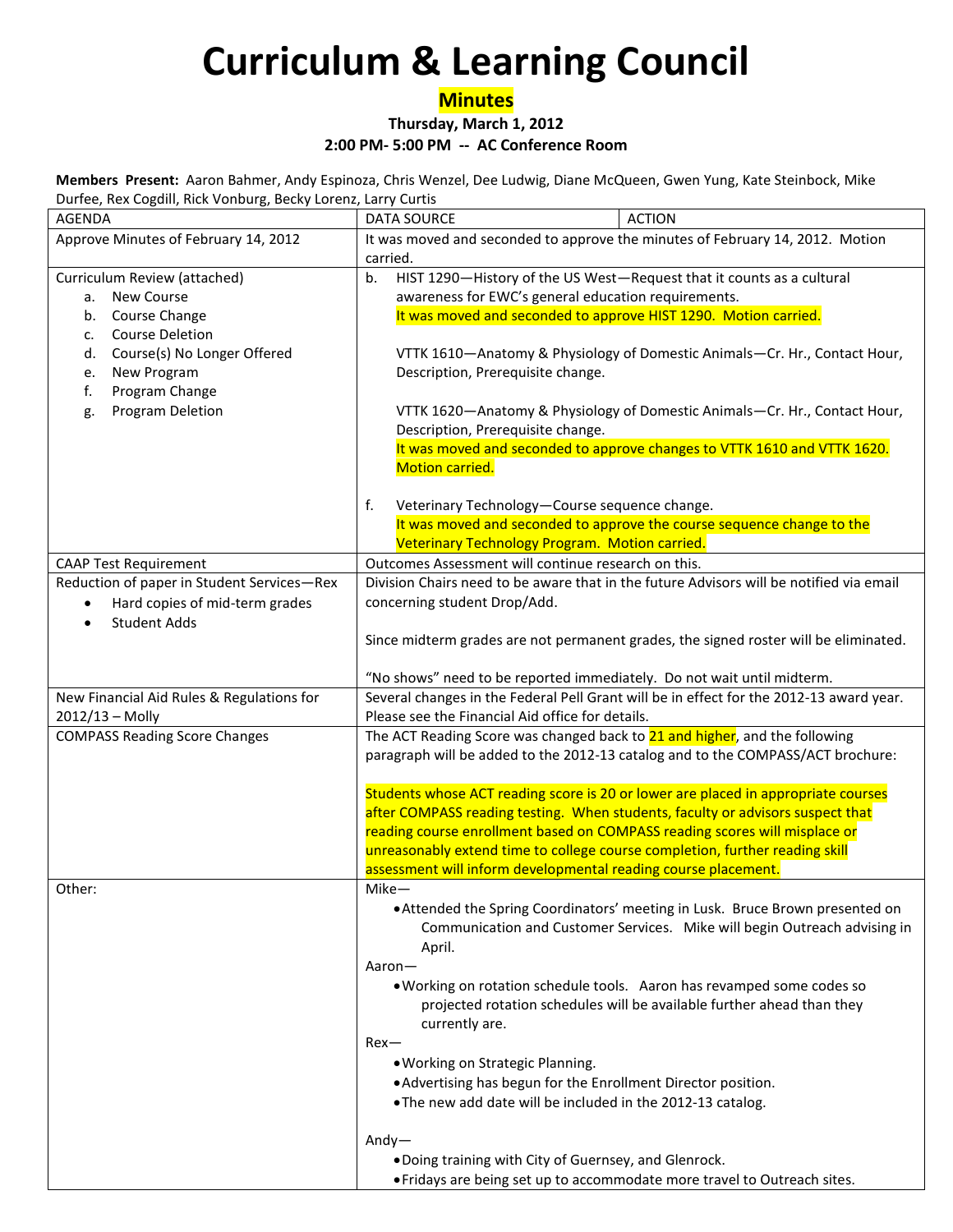|               | $Rick-$                                                                            |
|---------------|------------------------------------------------------------------------------------|
|               | • Conducted an EWC tour for SARAC, UW, and EWC personnel.                          |
|               | . Business Instructor and Ag Instructor applications are being reviewed.           |
|               | $Christ-$                                                                          |
|               | • There were approximately 200 participants in the Math contest.                   |
|               | . Working on Strategic Planning and Program Reviews.                               |
|               | $Gwen-$                                                                            |
|               | • Seven CAN students passed the course.                                            |
|               | . One of the Outreach CNA instructors will no longer be teaching.                  |
|               | Becky-                                                                             |
|               | .The Academic Challenge went well.                                                 |
|               | • Strategic Plans are done.                                                        |
|               | • The library continues to weed out older books to make room for new material.     |
|               | The Department of Correction is taking some of the books, the rest will go to      |
|               | recycle.                                                                           |
|               | $Dee-$                                                                             |
|               | . Hired Wade Bruch for the Workforce Director position.                            |
|               | • The BOCES meeting was held on February 29.                                       |
|               | . The All Faculty meeting will be held on March 6. A panel will speak on the topic |
|               | of Useful Practices concerning various teaching practices.                         |
|               | .Our Fall2011 FTE is up 8%.                                                        |
|               | . Beginning Fall 2012, TEB 131 will be used as a classroom for some of our larger  |
|               | classes.                                                                           |
| Next Meeting: | Thursday, March 15 in the AC Conference Room                                       |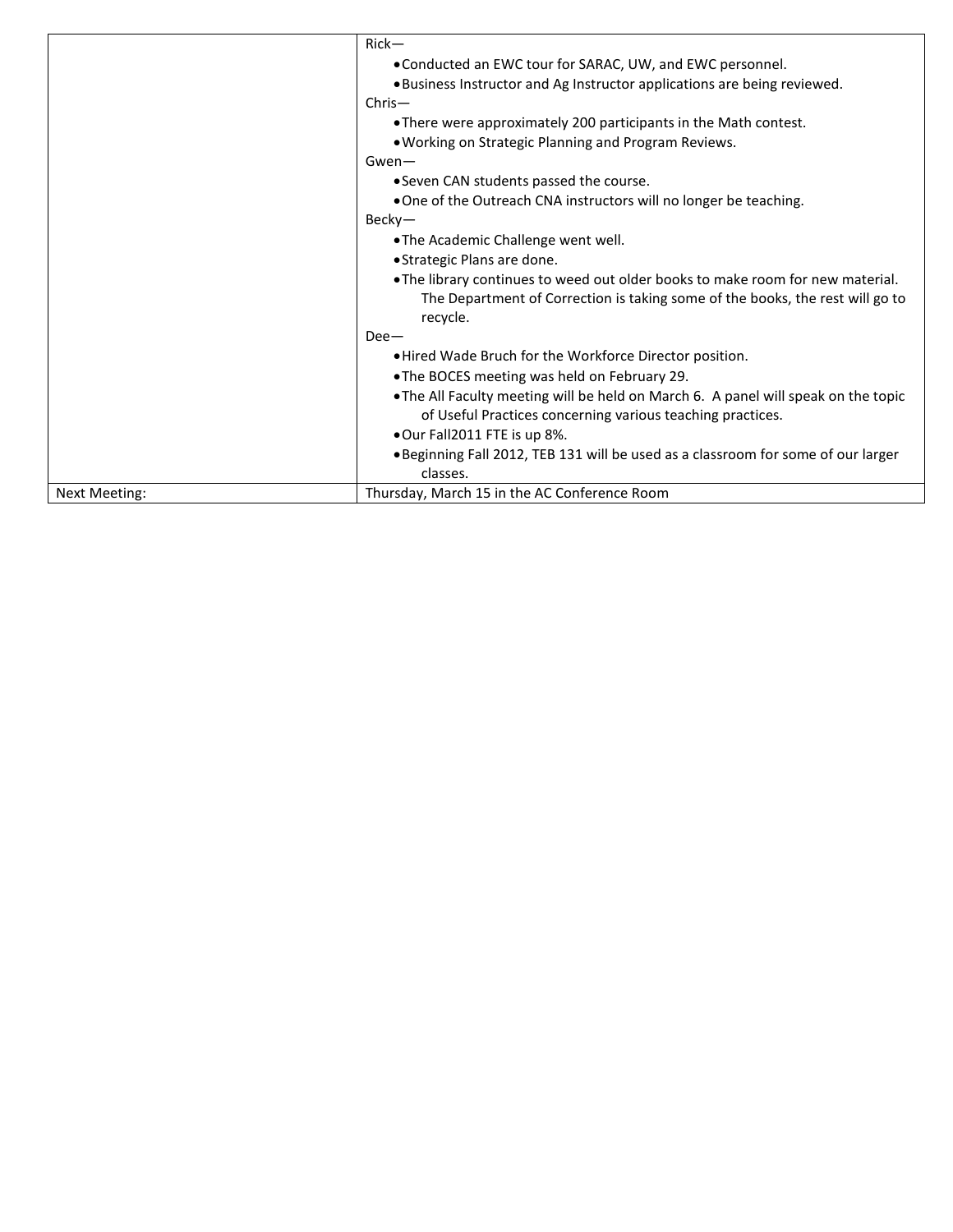**Minutes**

**Thursday, March 15, 2012**

**2:00 PM- 5:00 PM -- AC Conference Room**

**Members Present:** Aaron Bahmer, Andy Espinoza, Chris Wenzel, Dee Ludwig, Diane McQueen, Gwen Yung, Kate Steinbock, Mike Durfee, Rex Cogdill, Rick Vonburg, Larry Curtis

| <b>Members Absent: Becky Lorenz</b> |  |
|-------------------------------------|--|
|-------------------------------------|--|

| AGENDA                             | DATA SOURCE                                                                  | <b>ACTION</b>                                                                       |
|------------------------------------|------------------------------------------------------------------------------|-------------------------------------------------------------------------------------|
| Approve Minutes of March 1, 2012   | It was moved and seconded to approve the minutes of March 1. Motion carried. |                                                                                     |
| Curriculum Review (attached)       | HMDV 1250-Students by Design-2 Cr. Hr.<br>a.                                 |                                                                                     |
| New Course<br>a.                   |                                                                              |                                                                                     |
| Course Change<br>b.                | It was moved and seconded to approve HMDV 1250. Motion carried.              |                                                                                     |
| Course Deletion<br>C.              |                                                                              |                                                                                     |
| Course(s) No Longer Offered<br>d.  |                                                                              |                                                                                     |
| New Program<br>e.                  |                                                                              |                                                                                     |
| f.<br>Program Change               |                                                                              |                                                                                     |
| <b>Program Deletion</b><br>g.      |                                                                              |                                                                                     |
| Requesting ideas on how to improve |                                                                              | Seventy-three prospective students attended the last visitation day. Visitation day |
| Visitation Day-Zach and Rex        | works well as it is. No changes will be made at this time.                   |                                                                                     |
|                                    |                                                                              |                                                                                     |
|                                    |                                                                              |                                                                                     |
| <b>Next Meeting:</b>               | Thursday, April 5 in AC Conference Room                                      |                                                                                     |
| Other:                             |                                                                              |                                                                                     |
|                                    |                                                                              |                                                                                     |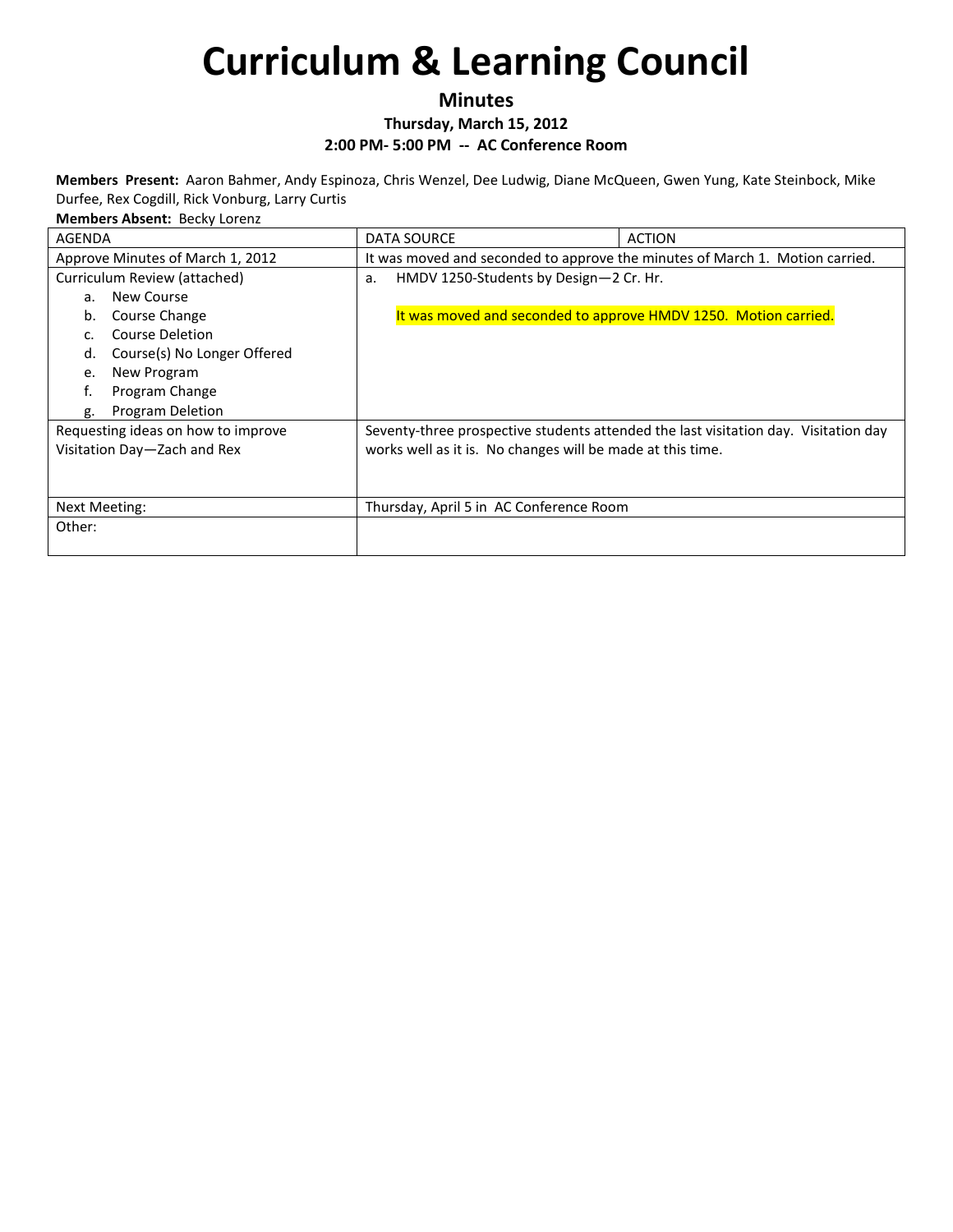### **Minutes**

**Thursday, April 5, 2012**

**2:00 PM- 5:00 PM -- AC Conference Room**

**Members Present:** Aaron Bahmer, Andy Espinoza, Chris Wenzel, Dee Ludwig, Diane McQueen, Rick Vonburg, Larry Curtis **Members Absent:** Gwen Yung, Kate Steinbock, Mike Durfee, Rex Cogdill, Becky Lorenz

| <b>AGENDA</b>                            | <b>DATA SOURCE</b>                                                                                                          | <b>ACTION</b>                                                                      |
|------------------------------------------|-----------------------------------------------------------------------------------------------------------------------------|------------------------------------------------------------------------------------|
| Approve Minutes of March 15, 2012        | It was moved and seconded to approve the minutes of March 15. Motion carried.                                               |                                                                                    |
| Curriculum Review (attached)             | EDUC 2230-Second Language Acquisition-3 Cr. Hr.<br>a.                                                                       |                                                                                    |
| a. New Course                            | EDUC 2235-Teaching ESL/EFL Reading and Writing-3 Cr. Hr.                                                                    |                                                                                    |
| b. Course Change                         | EDUC 2240-Teaching ESL/EFL Listening and Speaking-3 Cr. Hr.                                                                 |                                                                                    |
| <b>Course Deletion</b><br>c.             |                                                                                                                             |                                                                                    |
| Course(s) No Longer Offered<br>d.        | It was moved and seconded to approve EDUC 2230, EDUC 2235, EDUC 2240.                                                       |                                                                                    |
| New Program<br>e.                        | Motion carried.                                                                                                             |                                                                                    |
| Program Change<br>f.<br>Program Deletion |                                                                                                                             |                                                                                    |
| g.                                       | <b>Topics Request:</b><br>HIST 1490-Topics In: North American Indian History-In Depth Study of Sites--                      |                                                                                    |
|                                          | ?? Cr. Hr.                                                                                                                  |                                                                                    |
|                                          |                                                                                                                             |                                                                                    |
|                                          |                                                                                                                             | It was moved and seconded to approve HIST 2490, Topics In: North American          |
|                                          | Indian History-In Depth Study of Sites-3 Cr. Hr. Motion carried.                                                            |                                                                                    |
|                                          |                                                                                                                             |                                                                                    |
|                                          |                                                                                                                             |                                                                                    |
| ITEC 2360 Course Fee                     | It was moved and seconded to approve a \$15 course fee for ITEC 2360. Motion                                                |                                                                                    |
|                                          |                                                                                                                             | carried. It will be added to the Special Charges section on page 24 of the current |
|                                          | catalog.                                                                                                                    |                                                                                    |
| Advisors/Programs                        | It was suggested that one person handle the master advisee list in order to cap<br>each advisor's number of advisees at 15. |                                                                                    |
|                                          |                                                                                                                             |                                                                                    |
| <b>Graduation meal estimate</b>          | Laurie emailed an estimate of \$1460 for the 2012 graduation meal. This is                                                  |                                                                                    |
|                                          | \$3.65/plate for 400 meals. The meal is:                                                                                    |                                                                                    |
|                                          | Hamburger, Hotdog, or Brat                                                                                                  |                                                                                    |
|                                          | <b>Baked Beans</b>                                                                                                          |                                                                                    |
|                                          | Pasta Salad                                                                                                                 |                                                                                    |
|                                          | <b>Brownie</b>                                                                                                              |                                                                                    |
|                                          | Bottled Water or Ice Tea                                                                                                    |                                                                                    |
| <b>Next Meeting:</b>                     | Thursday, April 19 in AC Conference Room                                                                                    |                                                                                    |
| Other:                                   |                                                                                                                             |                                                                                    |
|                                          |                                                                                                                             |                                                                                    |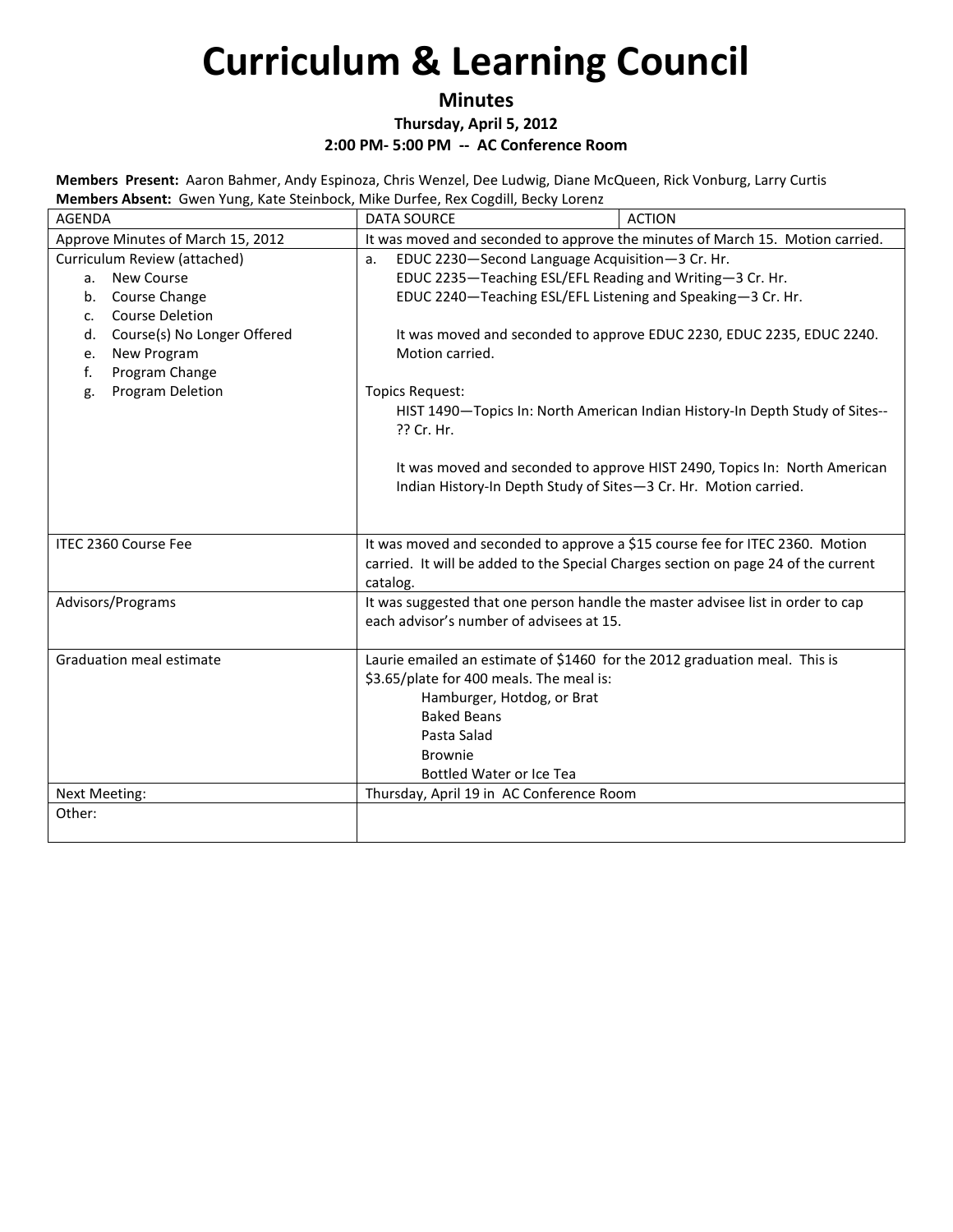## **Minutes**

### **Thursday, April 19, 2012**

### **2:00 PM- 5:00 PM -- AC Conference Room**

**Members Present:** Aaron Bahmer, Andy Espinoza, Chris Wenzel, Dee Ludwig, Gwen Yung, Kate Steinbock, Mike Durfee, Rex Cogdill, Rick Vonburg, Becky Lorenz, Larry Curtis

| Members Absent: Diane McQueen                |                                                                                                                |                                                                                   |
|----------------------------------------------|----------------------------------------------------------------------------------------------------------------|-----------------------------------------------------------------------------------|
| <b>AGENDA</b>                                | <b>DATA SOURCE</b>                                                                                             | <b>ACTION</b>                                                                     |
| Approve Minutes of April 5, 2012             | Minutes of April 5 were approved with changes.                                                                 |                                                                                   |
| Curriculum Review (attached)                 | HLTK 1525-Medication Assistant-Certified-5.5 Cr. Hr.<br>a.                                                     |                                                                                   |
| New Course<br>a.                             |                                                                                                                |                                                                                   |
| Course Change<br>b.                          |                                                                                                                | It was moved and seconded to approve HLTK 1525. Motion carried.                   |
| <b>Course Deletion</b><br>c.                 |                                                                                                                |                                                                                   |
| Course(s) No Longer Offered<br>d.            |                                                                                                                |                                                                                   |
| New Program<br>e.                            |                                                                                                                |                                                                                   |
| Program Change<br>f.                         |                                                                                                                |                                                                                   |
| <b>Program Deletion</b><br>g.                |                                                                                                                |                                                                                   |
| Best Time to Begin Summer Registration-Rex   | It was moved and seconded that in the future, summer registrations will begin<br>mid-February. Motion carried. |                                                                                   |
| Advisors/Programs edits--Aaron               | Faculty members may be assigned up to 15 active advisees. It was moved and                                     |                                                                                   |
|                                              |                                                                                                                | seconded to adopt paying a prorated portion of the rate of one credit hour for up |
|                                              | to 15 more advisees. Motion carried                                                                            |                                                                                   |
| Minimum Faculty Qualifications--Dee          |                                                                                                                | AAC provided a draft of the Minimum Qualifications for Wyoming Community          |
|                                              |                                                                                                                | College Adjunct Faculty Members. CLC members were encouraged to share the         |
|                                              |                                                                                                                | draft with faculty members. A finalized form will be recommended at the May 10    |
|                                              | AAC meeting.                                                                                                   |                                                                                   |
| Honoring Student Veterans at Graduation--Rex |                                                                                                                | It was moved and seconded to add a sentence to the graduation program thanking    |
|                                              | EWC veterans for their service to our country and for their personal sacrifice.<br>Motion carried.             |                                                                                   |
| <b>Emergency Planning--Rex</b>               | Rex provided a draft for emergency planning. He will edit and update it for a                                  |                                                                                   |
|                                              | future meeting.                                                                                                |                                                                                   |
| WY Community Colleges Annual Performance     |                                                                                                                | Committee members were given a copy of the Wyoming Community Colleges             |
| Report                                       | Annual Performance Report for 2010-2011.                                                                       |                                                                                   |
| Testing Statistics-January through March     | Janet Martindale provided January through March Testing Center Statistics.                                     |                                                                                   |
| Next Meeting:                                | Thursday, May 3 in AC Conference Room                                                                          |                                                                                   |
| Other:                                       | $Dee-$                                                                                                         |                                                                                   |
|                                              | .There will be no graduation speaker this year.                                                                |                                                                                   |
|                                              |                                                                                                                | . The EWC Mobile Welding Lab will be cleaned and reconditioned and taken          |
|                                              | careers in welding.                                                                                            | to the LCCC campus for the CLIMB program to train single mothers for              |
|                                              | . The last New Faculty Meeting was held today.                                                                 |                                                                                   |
|                                              | . Please share any ideas for the fall in-service with Dee.                                                     |                                                                                   |
|                                              | Kate-                                                                                                          |                                                                                   |
|                                              |                                                                                                                | • Kate will send out a schedule of times when she will be available in the        |
|                                              | Board Room to help anyone with their CATs                                                                      |                                                                                   |
|                                              | $Mike-$                                                                                                        |                                                                                   |
|                                              | • Newcastle graduation is on May 8                                                                             |                                                                                   |
|                                              | . Douglas graduation is on May 12                                                                              |                                                                                   |
|                                              | Larry                                                                                                          |                                                                                   |
|                                              |                                                                                                                | . Rick and Larry will take a group of Criminal Justice students to the Lusk       |
|                                              |                                                                                                                | Women's prison and to the Wyoming Law Enforcement Academy on                      |
|                                              | Thursday, April 26.                                                                                            |                                                                                   |
|                                              | . The Music position is being advertised.                                                                      |                                                                                   |
|                                              | Aaron-                                                                                                         |                                                                                   |
|                                              |                                                                                                                | • Aaron has been working on the ABE promotion and on the computerized             |
|                                              | Veterinary Technology Comprehensive exams.                                                                     |                                                                                   |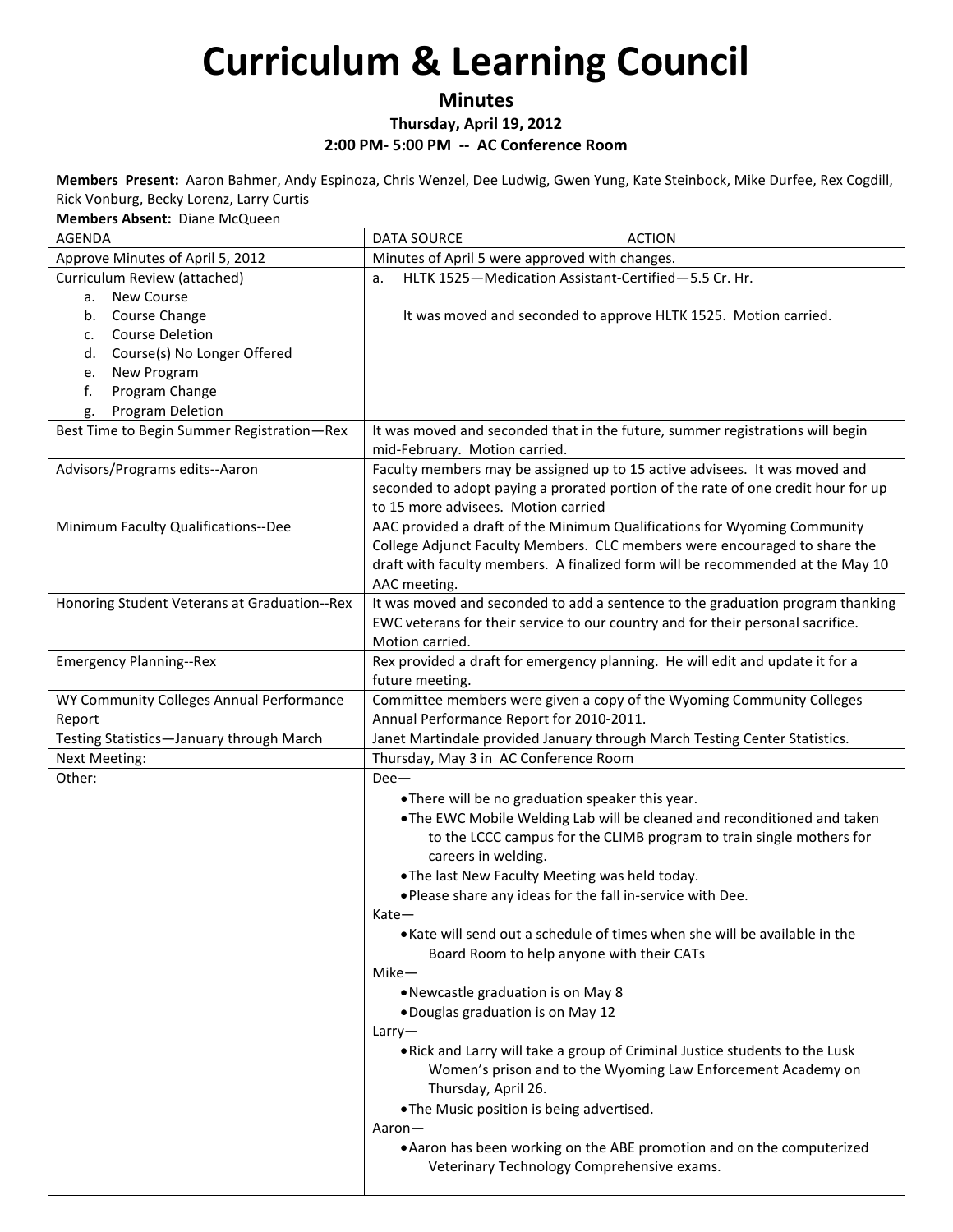| $Andy-$                                                                                                                                         |
|-------------------------------------------------------------------------------------------------------------------------------------------------|
| • Andy shared the staff diversity poster                                                                                                        |
| • Andy is concerned that students in the Self-Directed Studies classes don't                                                                    |
| seem to be very "self-directed."                                                                                                                |
| $Rex-$                                                                                                                                          |
| •Zach was hired to fill the Associate Director of Enrollment Management<br>position.                                                            |
| . The Admissions Coordinator position is being advertised.                                                                                      |
| • The Summer Bridge Program has received a \$25,000 grant that will fund 25<br>students.                                                        |
| $Rick-$                                                                                                                                         |
| • Five Cosmetology students have passed the State Boards.                                                                                       |
| • Applicants for the Ag position will be interviewed on Friday, April 27.                                                                       |
| . The Ag & Rodeo banquet was held on April 18. Cargill donated the steak for<br>the dinner.                                                     |
| $Chris-$                                                                                                                                        |
| . Vet Tech students are preparing for their Comps                                                                                               |
| . The new math instructor, Richard Darnell, has been given a list of the<br>courses that he will be teaching and the syllabi for those courses. |
| • Chris received a glowing message about what a wonderful instructor Darcia                                                                     |
| Boche is. Darcia has been teaching Elementary Algebra.                                                                                          |
| $Becky-$                                                                                                                                        |
| • Casey and Becky are finishing the library book weeding project.                                                                               |
| $Gwen-$                                                                                                                                         |
| .The first CNA II class will be finished on May 17.                                                                                             |
| . The Nurse Assistant class for this summer has a waiting list!                                                                                 |
|                                                                                                                                                 |
|                                                                                                                                                 |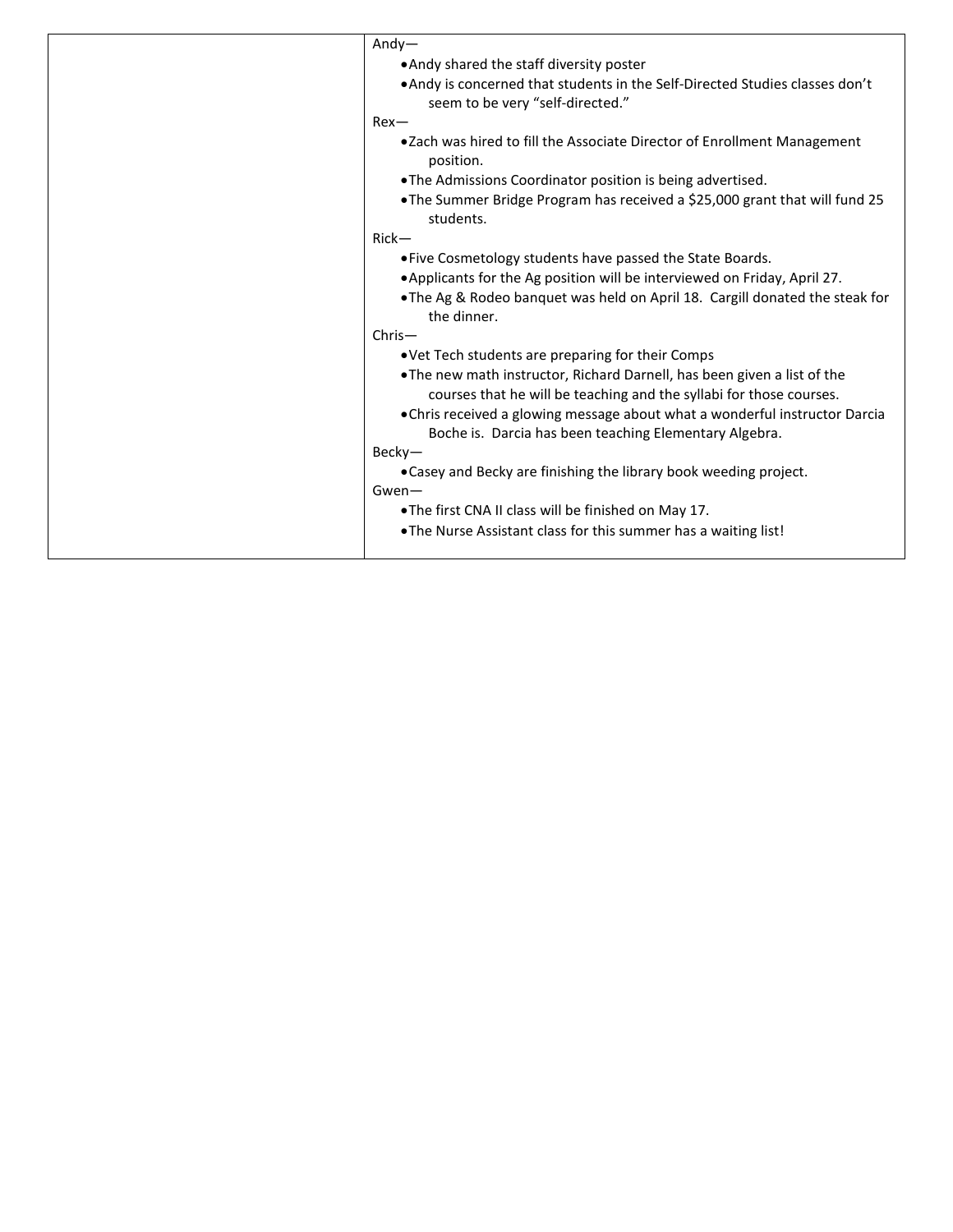## **Minutes**

**Thursday, May 3, 2012**

**2:00 PM- 5:00 PM -- AC Conference Room**

**Members Present:** Aaron Bahmer, Andy Espinoza, Chris Wenzel, Dee Ludwig, Diane McQueen, Gwen Yung, Kate Steinbock, Mike Durfee, Rex Cogdill, Rick Vonburg, Becky Lorenz, Larry Curtis

| ando, non oogani, mon comoaig, boon,<br>AGENDA | <b>ACTION</b><br><b>DATA SOURCE</b>                                                           |
|------------------------------------------------|-----------------------------------------------------------------------------------------------|
| Approve Minutes of April 19, 2012              | The minutes of April 19, 2012 were approved with changes.                                     |
| Curriculum Review (attached)                   | GEOL 1070-The Earth: It's Physical Environment-4 Cr. Hr.<br>a.                                |
| a. New Course                                  | It was moved and seconded to approve GEOL 1070. Motion carried.                               |
| Course Change<br>b.                            |                                                                                               |
| <b>Course Deletion</b><br>c.                   | COSC 1200-Computer Information Systems-Remove the prerequisite<br>b.                          |
| Course(s) No Longer Offered<br>d.              | It was moved and seconded to approve changes to COSC 1200. Motion                             |
| New Program<br>e.                              | carried.                                                                                      |
| Program Change<br>f.                           |                                                                                               |
| Program Deletion<br>g.                         | f.<br>BADM AAS -Curriculum pattern change for Freshman Year/Spring Semester,                  |
|                                                | and for Sophomore Year/Fall Semester                                                          |
|                                                | It was moved and seconded to approve the curriculum pattern change for the                    |
|                                                | BADM AAS degree. Motion carried.                                                              |
|                                                | BADM AAS (On-Line)-Add the On-Line program to the catalog                                     |
|                                                | It was moved and seconded to add the BADM AAS on-Line degree to the                           |
|                                                | catalog. Motion carried.                                                                      |
| SP/12 IPEDS Summaries-for information          | This was an informational item.                                                               |
| <b>Summer Meeting Dates</b>                    | Tentative dates for Curriculum & Learning Council, if needed, will be June 12 and             |
|                                                | July 24. Meeting times will be 12:00 PM-2:00PM. Lunch will be provided.                       |
| Other:                                         | Larry                                                                                         |
|                                                | . Twenty applications have been received for the music instructor position.                   |
|                                                | . Rick Patterson and Larry took ten students to the Wyoming Law                               |
|                                                | Enforcement Academy and the Lusk Women's Prison.                                              |
|                                                | Aaron-                                                                                        |
|                                                | . The Distance Learning task force is discussing Distance Learning tracking.                  |
|                                                | $Rex$ —                                                                                       |
|                                                | . Four applicants are being interviewed for Admissions Coordinator.                           |
|                                                | · Graduation preparations continue.                                                           |
|                                                | $Rick-$                                                                                       |
|                                                | • EWC's welding participants at Skills USA received $1^{st}$ , $2^{nd}$ , and $4^{th}$ place. |
|                                                | These students were fine representatives of EWC.                                              |
|                                                | . Patricia Pulliam attended Skills USA as one of the judges.                                  |
|                                                | $Christ-$                                                                                     |
|                                                | · All classroom visits/evaluations are finished.                                              |
|                                                | . The Veterinary Technology Program received word that it is fully accredited.                |
|                                                | • Certified Nursing Assistant and Math Program Reviews are being completed.                   |
|                                                | Kate-<br>• Kate will do a CATs presentation at (Mike's August 7 <sup>th</sup> meeting)        |
|                                                | Gwen-                                                                                         |
|                                                | . Lusk has passed their site state survey.                                                    |
|                                                | Mike-                                                                                         |
|                                                | . Concurrent welding classes will be offered from all three high schools in                   |
|                                                | Cheyenne.                                                                                     |
|                                                | . Discussion at the Division IV meeting held today, May 3, indicated that new                 |
|                                                | EWC students do best in College Studies. It would be a good idea to try                       |
|                                                | to get new students enrolled in HMDV 1000 during their very first                             |
|                                                | semester, even more helpful would be to get them enrolled in the Block A                      |
|                                                | classes during their first semester.                                                          |
|                                                |                                                                                               |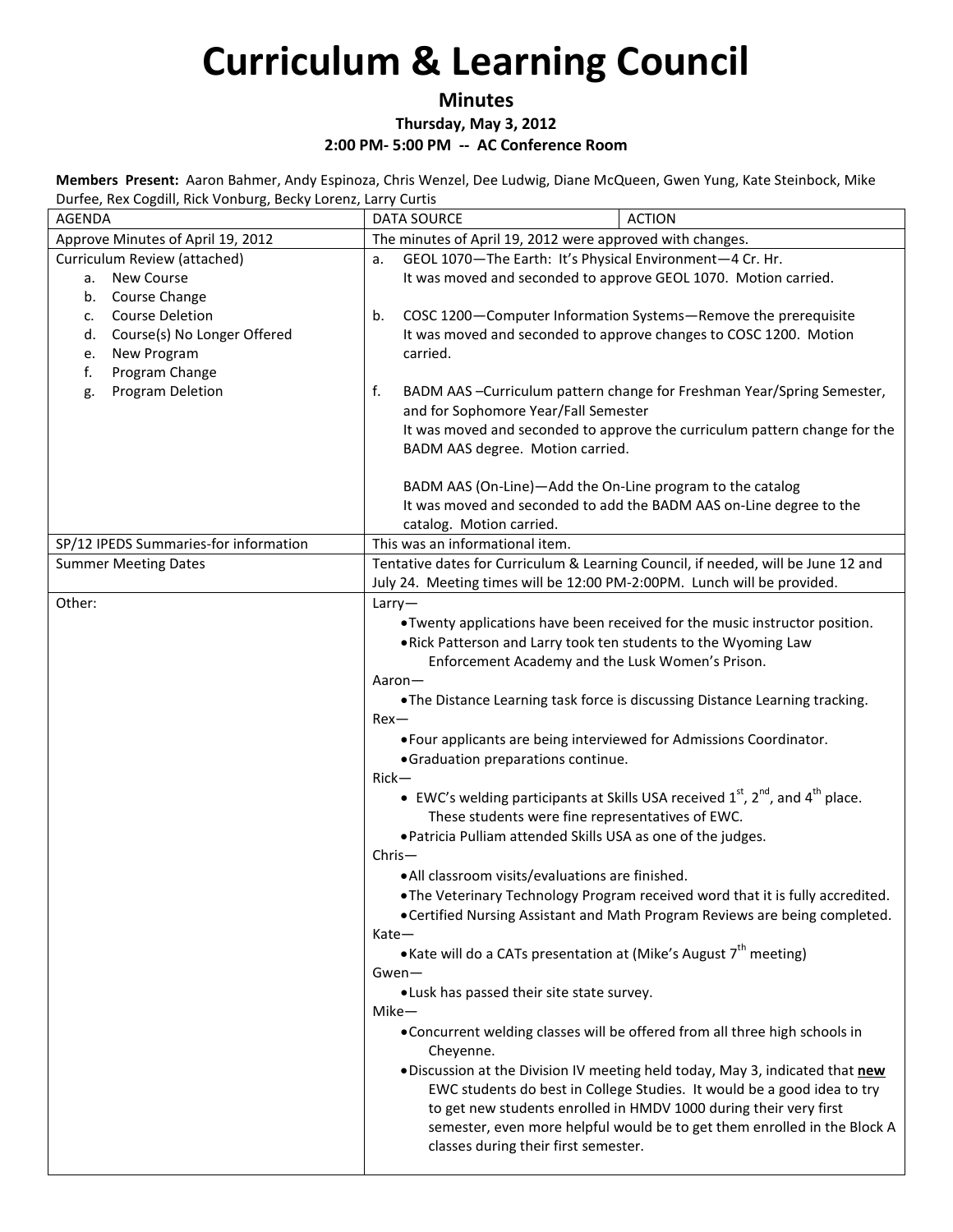**Minutes**

**Tuesday, June 12, 2012**

**12:00 PM- 2:00 PM -- AC Conference Room**

**Members Present:** Aaron Bahmer, Andy Espinoza, Chris Wenzel, Dee Ludwig, Gwen Yung, Larry Curtis, Mike Durfee, Rex Cogdill **Members Absent:** Becky Lorenz, Diane McQueen, Kate Steinbock, Rick Vonburg **Guests:** Casey Debus (for Becky Lorenz), Ed Bittner

| <b>Sucsis.</b> Casey Debus (for beeny Lorenz), La bittifer<br><b>AGENDA</b> | <b>DATA SOURCE</b>                                                              | <b>ACTION</b>                                                                   |
|-----------------------------------------------------------------------------|---------------------------------------------------------------------------------|---------------------------------------------------------------------------------|
| Approve Minutes of May 3, 2012                                              |                                                                                 | It was moved and seconded to approve the minutes of May 3. Motion carried.      |
| Curriculum Review (attached)                                                | VTTK 1500 Orientation to Veterinary Technology-Description Change<br>b.         |                                                                                 |
| New Course<br>a.                                                            |                                                                                 |                                                                                 |
| b. Course Change                                                            | It was moved and seconded to approve the description change. Motion             |                                                                                 |
| <b>Course Deletion</b><br>c.                                                | carried.                                                                        |                                                                                 |
| Course(s) No Longer Offered<br>d.                                           |                                                                                 |                                                                                 |
| New Program<br>e.                                                           | VTTK 1625 Veterinary Urinalysis-Title and Description Change                    |                                                                                 |
| f.<br>Program Change                                                        |                                                                                 |                                                                                 |
| <b>Program Deletion</b><br>g.                                               | It was moved and seconded to approve the title change to Laboratory             |                                                                                 |
|                                                                             | Analysis and to change the description. Motion carried.                         |                                                                                 |
|                                                                             |                                                                                 |                                                                                 |
|                                                                             | VTTK 1630 Veterinary Hematology-Description change                              |                                                                                 |
|                                                                             |                                                                                 | It was moved and seconded to approve the description change. Motion             |
|                                                                             | carried.                                                                        |                                                                                 |
|                                                                             |                                                                                 |                                                                                 |
|                                                                             | f.                                                                              | Veterinary Technology A.A.S. - Change in title of course, VTTK 1625.            |
|                                                                             |                                                                                 | It was moved and seconded to change the title of VTTK 1625 to Laboratory        |
|                                                                             | Analysis. Motion carried.                                                       |                                                                                 |
|                                                                             |                                                                                 |                                                                                 |
| Suggested Classes for EWC Evening Schedule                                  | Several courses were added to the list of suggested evening classes. Aaron will |                                                                                 |
|                                                                             | prepare a flow chart for the next meeting.                                      |                                                                                 |
| CampusCruiser Academic Alert                                                |                                                                                 | Rex provided printouts and information on CampusCruiser Academic Alert.         |
|                                                                             |                                                                                 |                                                                                 |
| Library/Media Services Annual Report                                        | Casey reviewed the 2011-2012 Library/Media services Annual Report. Excellent    |                                                                                 |
| National American University                                                | report!                                                                         | Division chairs were asked to share information concerning the doctoral program |
|                                                                             | being offered by National American University.                                  |                                                                                 |
| Program Reviews-                                                            |                                                                                 | Program Reviews for Mathematics, and Certified Nursing Assistant will be        |
| <b>Mathematics</b>                                                          | presented at the Board of Trustees meeting tonight (6/12/12).                   |                                                                                 |
| <b>Certified Nursing Assistant</b>                                          |                                                                                 |                                                                                 |
|                                                                             |                                                                                 |                                                                                 |
| Emeritus Status-Melissa Meeboer                                             |                                                                                 | The committee voted unanimously by secret ballot to grant Emeritus status to    |
|                                                                             | Melissa Meeboer.                                                                |                                                                                 |
| Other:                                                                      |                                                                                 | • Committee members received a list of Chadron State College Schools and        |
|                                                                             | Department Heads for 2012-2013.                                                 |                                                                                 |
|                                                                             |                                                                                 | • Committee members were each asked to vote for ten Learning Action Plans       |
|                                                                             | and return them to Lynn.                                                        |                                                                                 |
|                                                                             | Next Curriculum & Learning meeting will be on July 24.                          |                                                                                 |